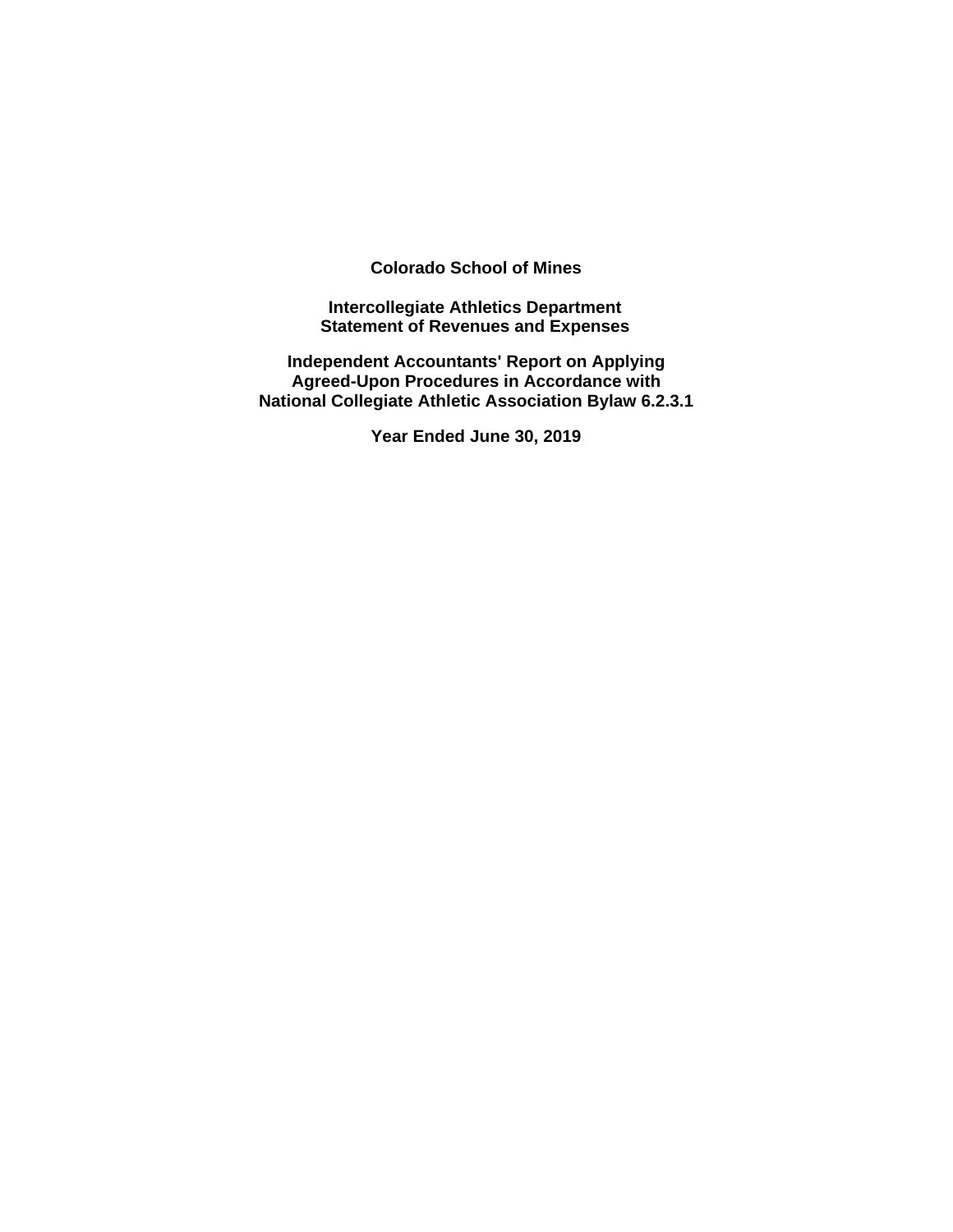# LEGISLATIVE AUDIT COMMITTEE

Senator Lori Saine – Chair Representative Dafna Michaelson Jenet – Vice-Chair

Representative Rod Bockenfeld Senator Paul Lundeen Senator Rhonda Fields Senator Jim Smallwood Representative Tracy Kraft-Tharp Senator Nancy Todd

## OFFICE OF THE STATE AUDITOR

Dianne E. Ray State Auditor Kerri Hunter **Deputy State Auditor** Scott Reid Contract Monitor CliftonLarsonAllen LLP Contractor

AN ELECTRONIC VERSION OF THIS REPORT IS AVAILABLE AT **WWW.STATE.CO.US/AUDITOR**

> A BOUND REPORT MAY BE OBTAINED BY CALLING THE OFFICE OF THE STATE AUDITOR **303.869.2800**

PLEASE REFER TO REPORT NUMBER 1903F-A WHEN REQUESTING THIS REPORT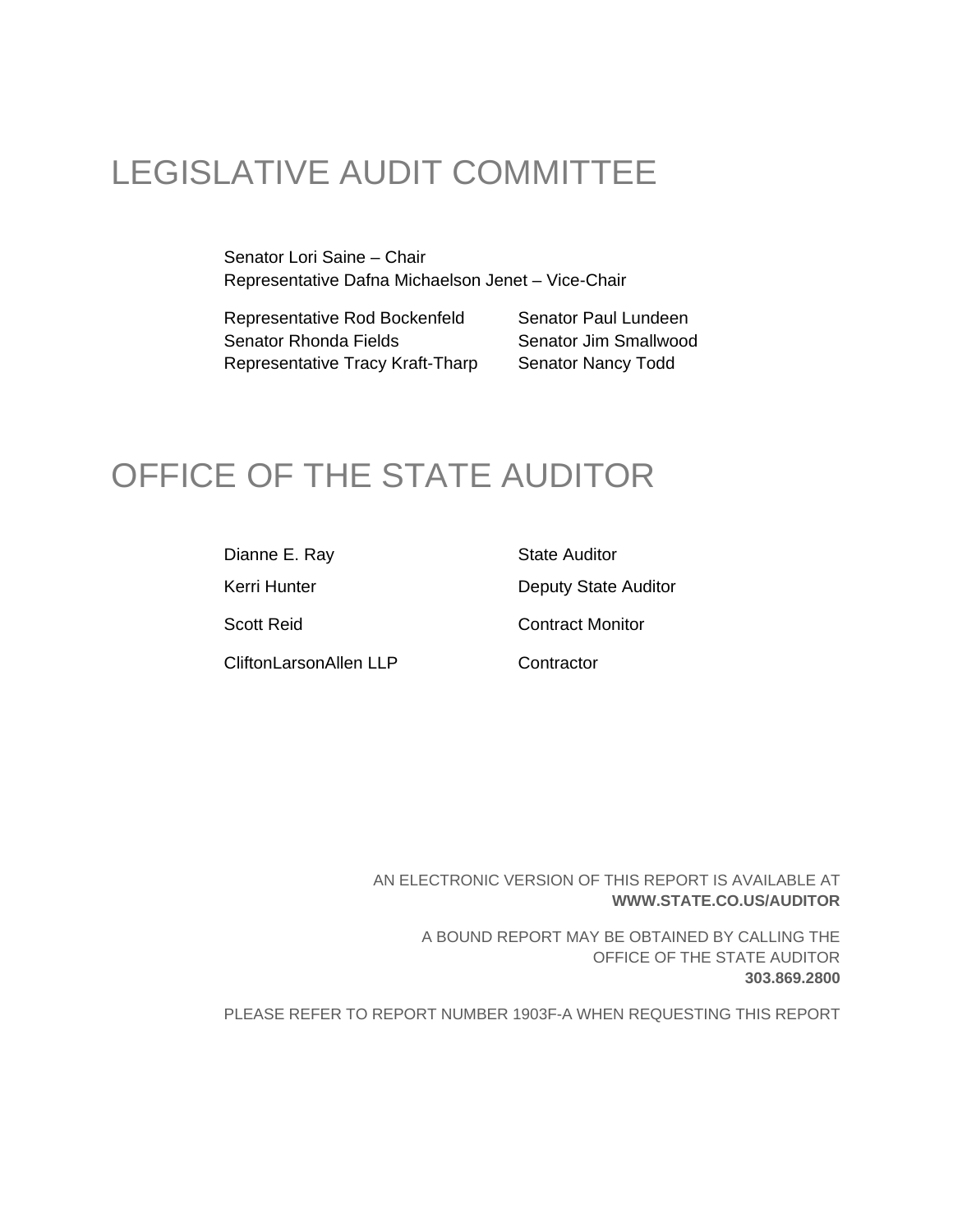## **Table of Contents**

## **PAGE**

| <b>Independent Accountants' Report on Applying</b><br>Agreed-Upon Procedures in Accordance with National |  |
|----------------------------------------------------------------------------------------------------------|--|
|                                                                                                          |  |
|                                                                                                          |  |
|                                                                                                          |  |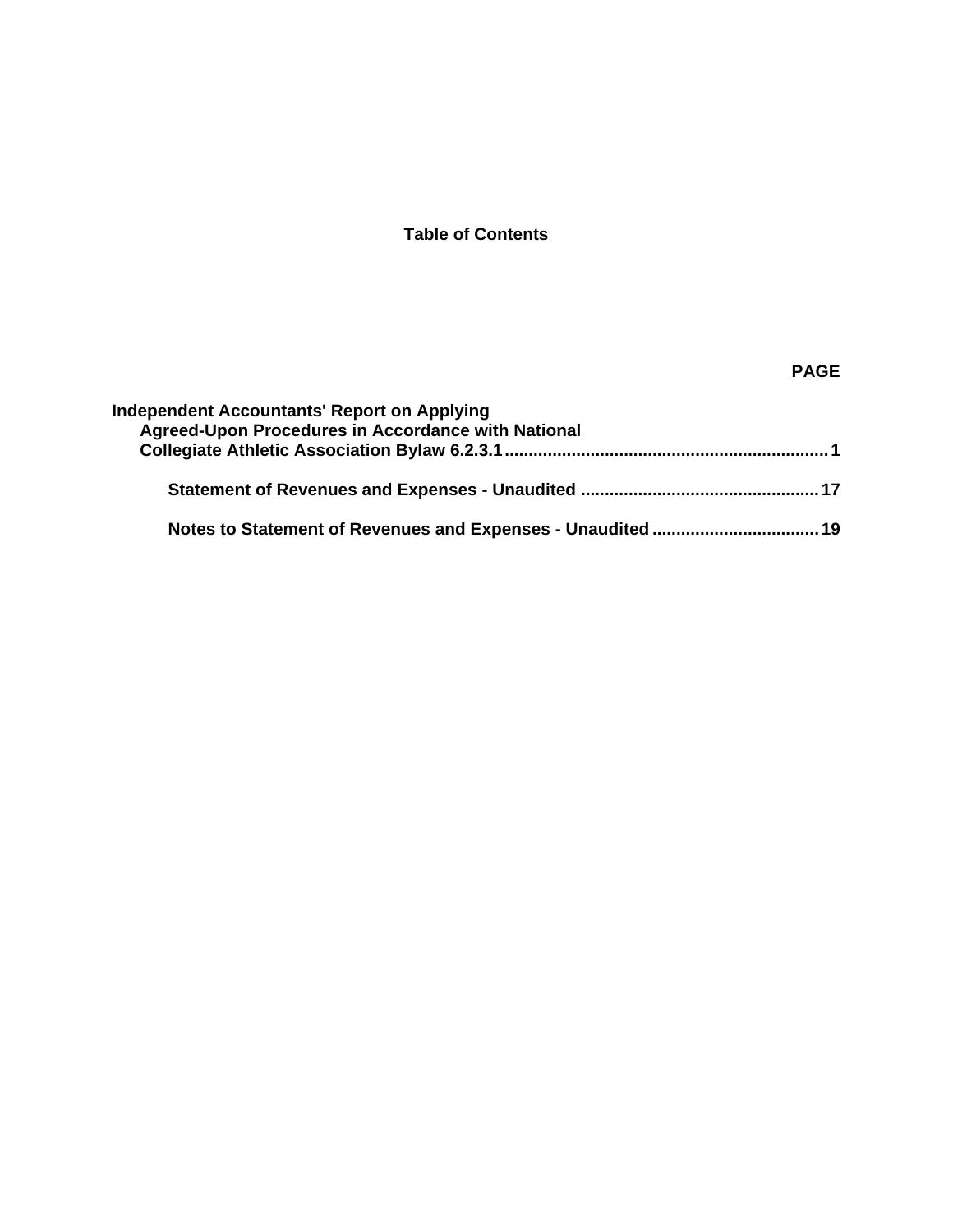

## **Independent Accountants' Report on Applying Agreed-Upon Procedures in Accordance with National Collegiate Athletic Association Constitution 6.2.3.1**

Members of the Legislative Audit Committee and the President of the Colorado School of Mines

We have performed the procedures enumerated below, which were agreed to by management of the Colorado School of Mines (a higher education institution of the State of Colorado) (the University) solely to assist in evaluating whether the accompanying statement of revenues and expenses (the Statement) of the Intercollegiate Athletics Department (the Department) of the University is in compliance with the National Collegiate Athletic Association (NCAA) Bylaw 6.2.3.1 for the year ended June 30, 2019. Management is responsible for the Statement and the Statement's compliance with those requirements. This agreed-upon procedures engagement was conducted in accordance with attestation standards established by the American Institute of Certified Public Accountants. The sufficiency of the procedures is solely the responsibility of the parties specified in this report. Consequently, we make no representation regarding the sufficiency of the procedures described below either for the purpose for which this report has been requested or for any other purpose.

If a specific revenue or expense reporting category is less than 4% of the total revenues or expenses, respectively, no procedures are required for that specific category.

The procedures and associated results are as follows:

## **Agreed-Upon Substantive Procedures Related to the Colorado School of Mines**

## **A. Internal Control**

- 1. We obtained and documented information from management, and verified through interview of the Director of Athletics and observation, concerning the internal control environment for the Department. This includes the general control environment, use of internal audit, recording of revenues, authorization of expenses, review of budget to actual reports, and processing of specific elements of controls for the Department, such as ticket sales, and initiating, authorizing, processing, and recording entries in the general ledger and financial statements.
- 2. We obtained a listing of all University Athletics personnel. From that list, we selected three individuals and performed the following:
	- Determined whether the individuals understand their responsibilities for NCAA compliance, monitoring compliance and reporting violations.
	- Obtained the certification of compliance responsibilities for Fiscal Year 2019, which is signed by the selected individuals.

Note: Constitution 6.2.4 requires the University to identify the internal controls unique to intercollegiate athletics departments. This was a key piece of information in conducting the

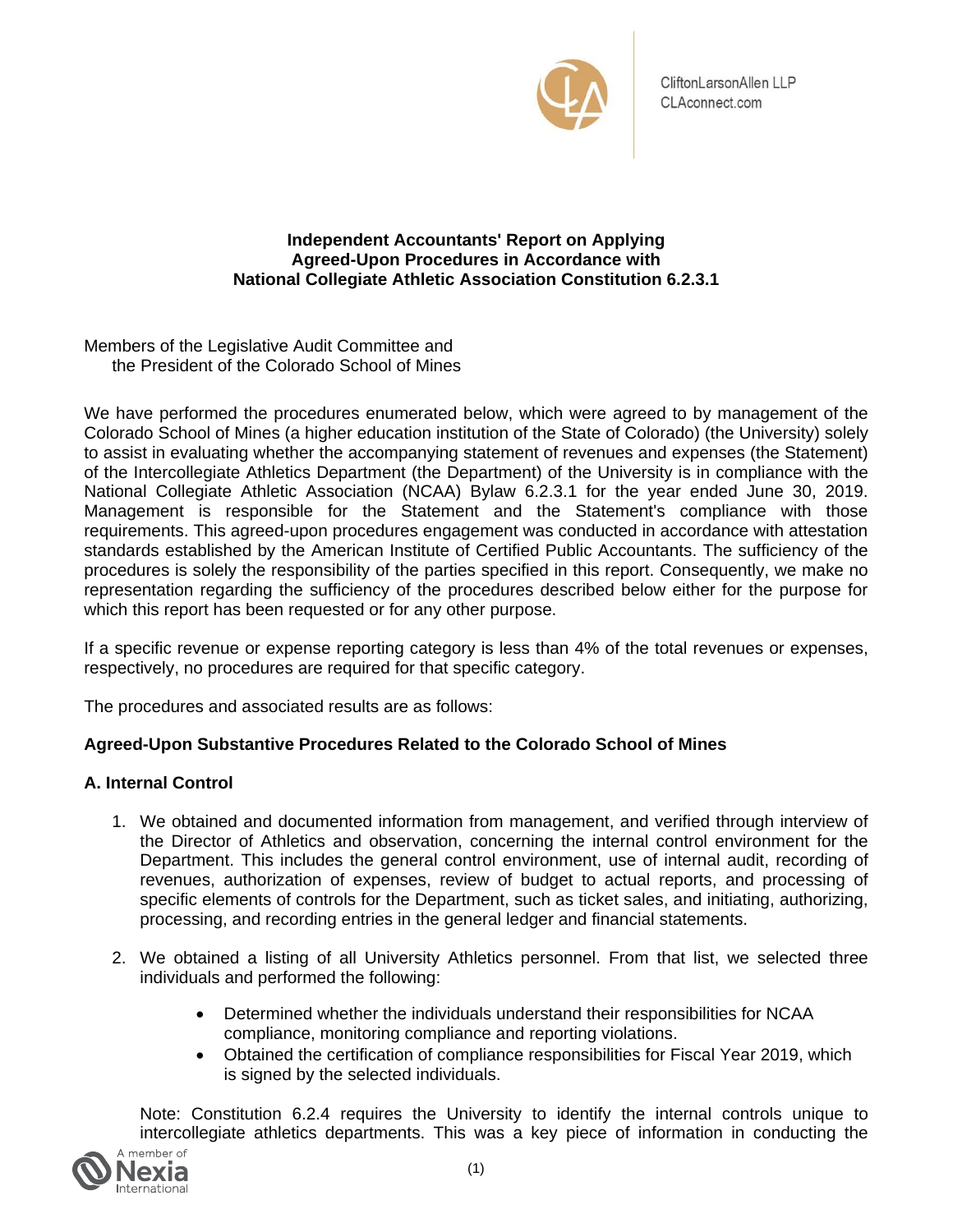above agreed-upon procedures as the internal controls identified by the University were the baseline of comparison.

## **Results:**

- o **A1:** University management provided multiple revised Statements during the performance of the procedures described within this document.
- o **A2:** We selected the men's baseball coach, the women's soccer coach and the golf coach. No exceptions noted during this procedure.

## **B. External Organizations**

- 1. We obtained a listing of outside organizations that made contributions directly to the University's Athletic Department.
	- **Results:** Colorado School of Mines Foundation, Incorporated (the Foundation) was the only outside organization that made contributions to the University's Athletic Department, as was noted on the list.
- 2. We obtained the audited financial statements and any reports to management regarding matters related to the internal control structure for outside organizations that contributed directly to the department for the reporting period to determine if there are material weaknesses identified which would need to be disclosed in the notes to the Statement.
	- **Results:** No material weaknesses were identified in their audited financial statements.
- 3. We obtained from the University a listing of expenditures paid by an outside organization on behalf of the Department and compared the amounts to the revenues recorded by the Department.
	- **Results:** The listing of expenditures paid by an outside organization on behalf of the Department equaled the revenues recorded by the Department.
- 4. We confirmed the total expenditures paid by the outside organization and compared the amount to the total revenue recorded by the Department.
	- **Results:** We confirmed the total expenditures paid by the outside organization with the Foundation, and noted that the total expenditures agreed to the total revenue recorded by the Department.
- 5. We confirmed cash balances recorded at the end of the reporting period by the outside organization and compared the amount to the total cash recorded by the Department.
	- **Results:** The Foundation's cash balance at the end of the reporting period confirmed by the Foundation agreed to the cash balance recorded by the Department.
- 6. We confirmed with the Foundation as to whether there are any minutes during the University's fiscal year that contained certain information or discussions related to the University's Intercollegiate Athletics Department. If any, obtain the minutes with the confirmation and inspect them.
	- **Results:** The Foundation confirmed that there were no minutes from the Foundation Board meeting that contained information or discussions about the Athletics Department.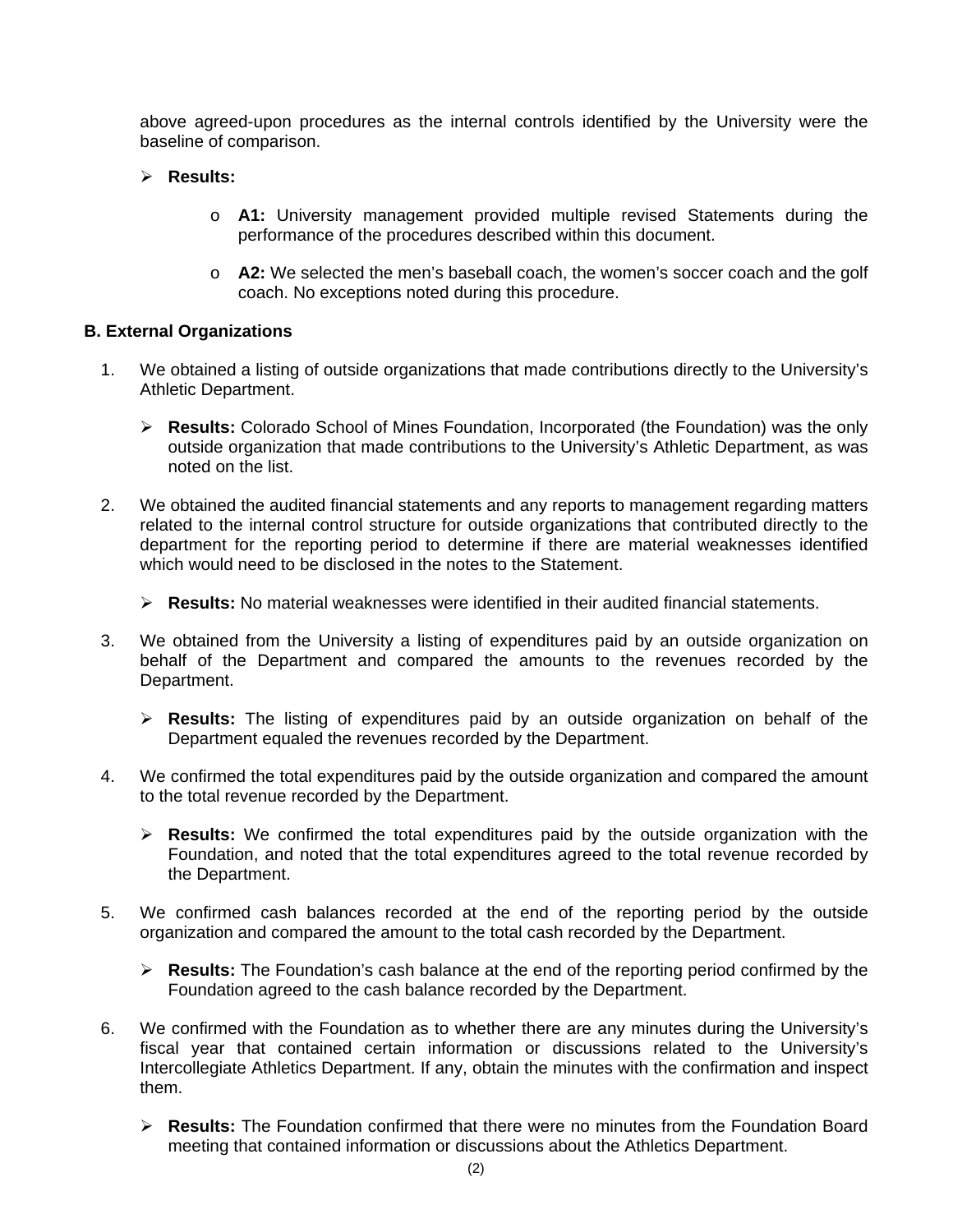## **C. Revenues**

- 1. We compared and agreed each operating revenue category reported in the Statement during the reporting period to supporting schedules provided by the University. If a specific reporting category was less than 4.0% of the total revenue, the below procedures were not applied to that specific category.
- 2. As noted below, we compared and agreed a sample of five operating revenue receipts obtained from the above operating revenue supporting schedules to adequate supporting documentation.
- 3. We compared each major revenue account that constitutes over 10% of the total revenues to prior period amounts and budget estimates. We were asked to obtain and document an understanding of any variances greater than 10%. We were asked to report the analysis as a supplement to the final agreed upon procedures report as shown below.

**Results:** There were no major revenue categories over 10% of total revenue compared to the prior year that had variances greater than 10%.

We were unable to perform analytics between budgeted and actual revenues by line item because the Athletics Department did not maintain budgets for Statement line items.

As such, there were no variances to report as described by procedure A3. We noted no other exceptions to the procedures listed above.

## **Ticket Sales**

- 4. We were asked to compare tickets sold during the reporting period, complimentary tickets provided during the reporting period and unsold tickets to the related revenue reported by the University in the Statement and the related attendance figures and recalculate totals.
	- **Results:** As the total ticket sales balance was less than 4.0% of total revenues, it did not meet the threshold for testing. As such, procedure C4 was not performed.

## **Student Fees**

- 5. We compared and agreed the student fees reported by the University in the statement for the reporting to the student enrollments during the same reporting period. We recalculated totals.
- 6. We obtained and documented an understanding of the University's methodology for allocating student fees to intercollegiate athletics programs.
- 7. We obtained the athletics department methodology for allocation of student fees as generated revenue, we recalculated the totals of for each sport. We tied the calculation to supporting documents such as seat manifests, ticket sales reports and student fee totals.
	- **Results:** We noted no exceptions to the procedures listed above. The University does not allocate student fees, all of the athletic fees are applied to athletics. As there is no allocation of student fees for the year ended June 30, 2019, procedures C6 and C7 were not performed.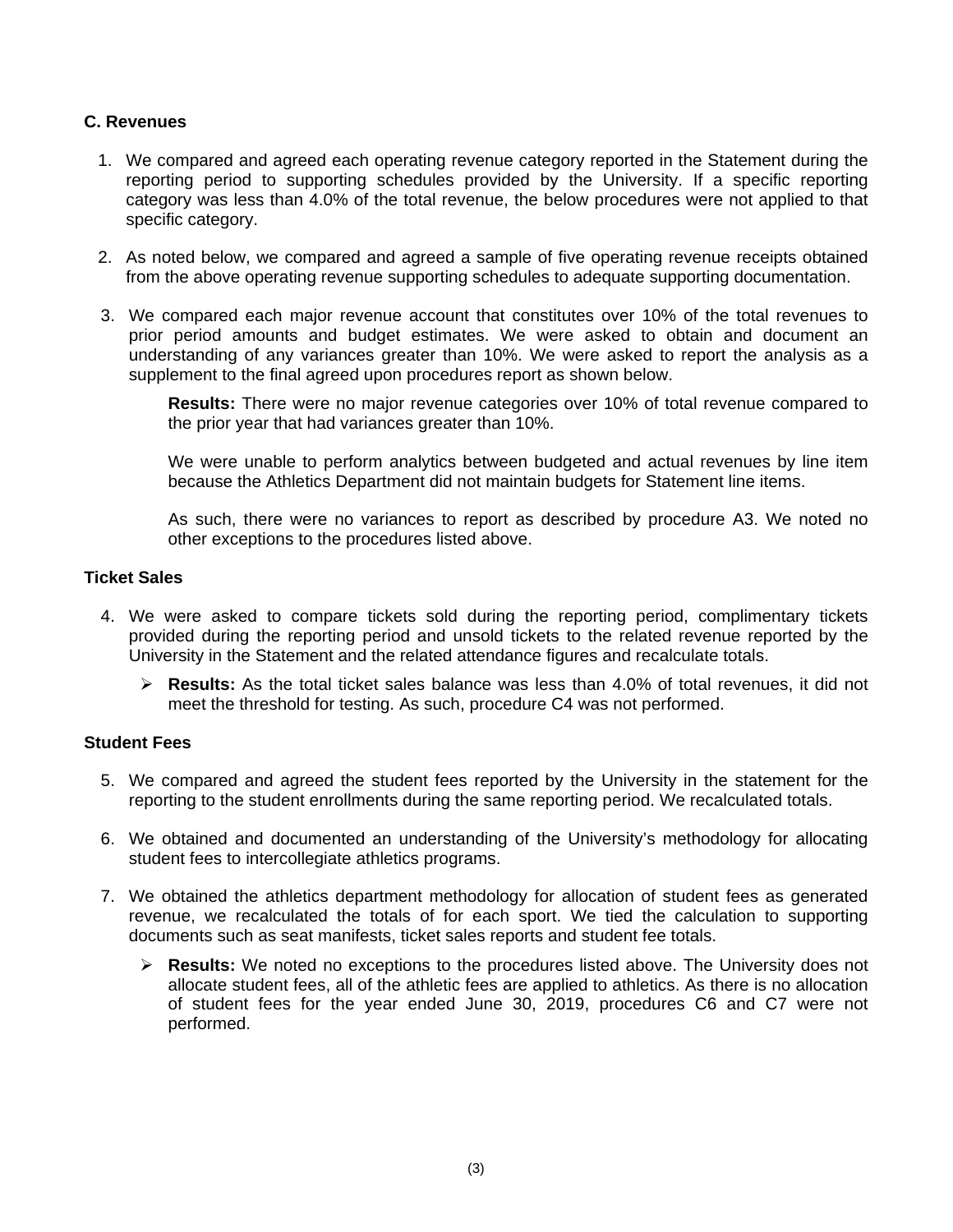## **Direct State or Other Governmental Support**

- 8. We were asked to compare direct state or other governmental support recorded by the University during the reporting period with state appropriations, institutional authorizations and/or other corroborative supporting documentation. We were asked to recalculate totals.
	- **Results:** As there was no direct state or other governmental support for the year ended June 30, 2019, procedure C8 was not performed.

#### **Direct Institutional Support**

- 9. We compared the direct institutional support recorded by the University during the reporting period with the institutional supporting budget transfers documentation and other corroborative supporting documentation and recalculated totals.
	- **Results:** We noted no exceptions to the procedures listed above.

#### **Transfers Back to Institution (the University)**

- 10. We were asked to compare the transfers back to the University with permanent transfers back to the University from the athletics department and recalculated totals.
	- **Results:** As there were no transfers back to the University for the year ended June 30, 2019, procedure C10 was not performed.

#### **Indirect Institutional Support**

- 11. We compared the indirect institutional support recorded by the University during the reporting period with expense payment, cost allocation detail and other corroborative supporting documentation and recalculated totals.
	- **Results:** We noted no exceptions to the procedures listed above.

#### **Guarantees**

- 12. We were asked to select a sample of five settlement reports for away games during the reporting period and agreed each selection to the University's general ledger and/or the Statement and recalculated totals.
- 13. We were asked to select a sample of five contractual agreements pertaining to revenues derived from guaranteed contests during the reporting period and compare and agreed each selection of the University's general ledger and/or the Statement and recalculated totals.
	- **Results:** As the total guarantees balance was less than 4.0% of total revenues, it did not meet the threshold for testing. As such, procedures C12 and C13 were not performed.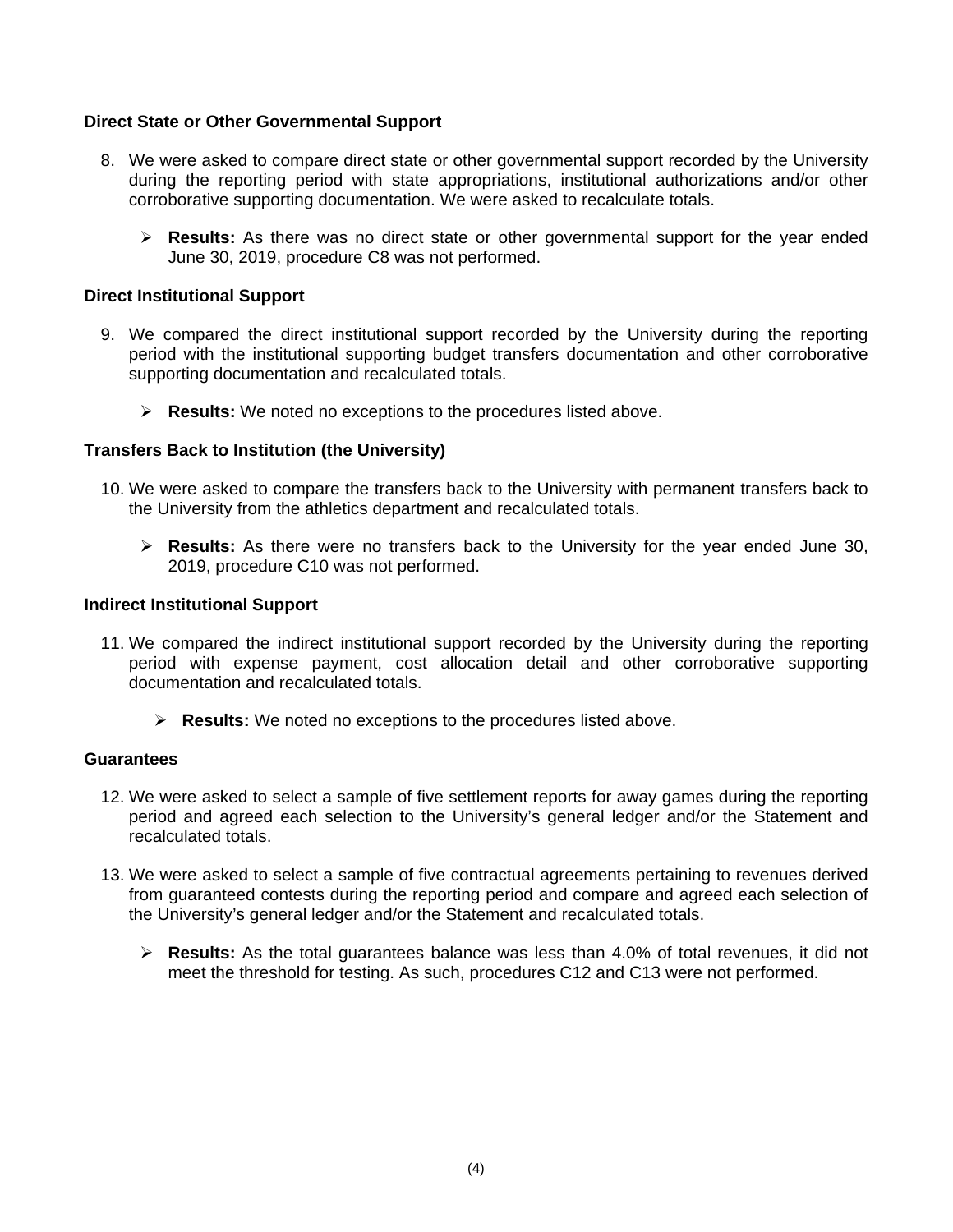## **Contributions**

- 14. For any contributions of moneys, goods or services received directly by an intercollegiate athletics program for any affiliated or outside organization, agency or group of individuals (two or more) not included above (e.g., contributions by corporate sponsors) that constitutes 10 percent or more in aggregate for the reporting year of all contributions received for intercollegiate athletics during the reporting periods we were asked to obtain and review supporting documentation for each contribution.
	- **Results:** There were no items that were individually greater than 10% of all contributions received for the Department during the year ended June 30, 2019. As such, procedure C14 was not performed.

#### **In-Kind**

- 15. We were asked to compare the in-kind revenue recorded by the University during the reporting period with a schedule of in-king donations and recalculate totals.
	- **Results:** As there were no in-kind donations for the year ended June 30, 2019, procedure C15 was not performed.

## **Compensation and Benefits Provided by a Third-Party**

- 16. We were asked to obtain the summary of revenues from affiliated and outside organizations (the "Summary") as of the end of the reporting period from the University. We were asked to recalculate totals.
- 17. We were asked to select a sample of five funds from the Summary and compare and agreed each selection to supporting documentation, the University's general ledger and/or the Summary.
- 18. If the third party was audited by independent auditors, we were asked to obtain the related independent auditors' report.
	- **Results:** As there were no compensation and benefits provided by a third party for the year ended June 30, 2019, procedures C16, C17 and C18 were not performed.

#### **Media Rights**

- 19. We were asked to obtain and inspect agreements to understand the University's total media (broadcast, television, radio) rights received by the University or through their conference offices.
- 20. We were asked to compare and agree related revenues to the University's general ledger, and/or the Statement. Ledger totals may be different for total conference distributions if media rights are not broken out separately and were asked to recalculate totals.
	- **Results:** As there was no media rights revenue for the year ended June 30, 2019, procedures C19 and C20 were not performed.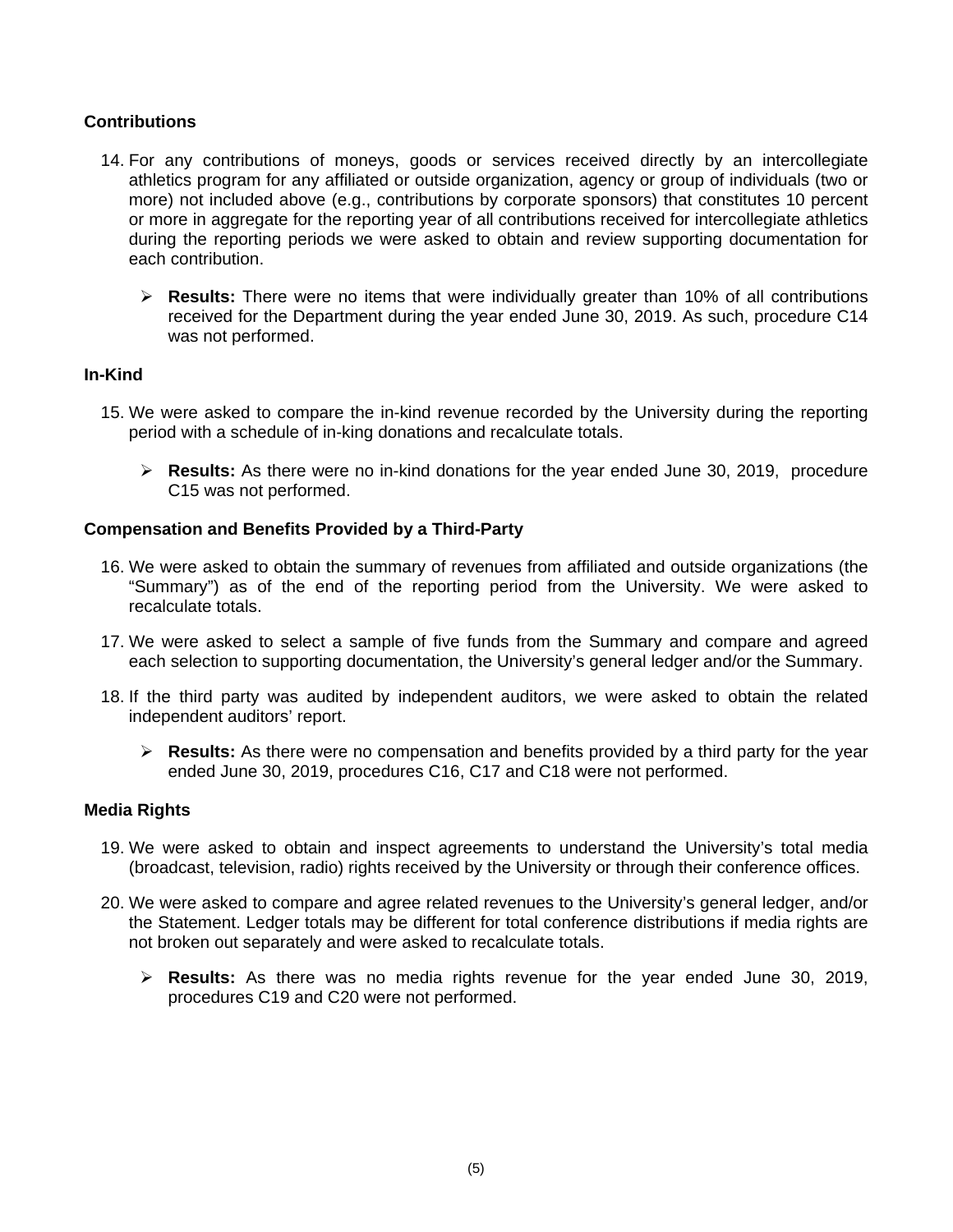## **NCAA Distributions**

- 21. We were asked to compare the amounts recorded in the revenue and expense reporting to general ledger detail for NCAA distributions and other corroborative supporting documents and recalculate totals.
	- **Results:** As the total NCAA distributions balance was less than 4.0% of total revenues, it did not meet the threshold for testing. As such, procedure C21 was not performed.

#### **Conference Distributions**

- 22. We were asked to obtain and inspect agreements related to the University's conference distributions and participation in revenues from tournaments during the reporting period and gain an understanding of relevant terms and conditions.
- 23. We were asked to compare and agree the related revenues to the University's general ledger, and the Statement and recalculate totals.
	- **Results:** As there were no conference distributions for the year ended June 30, 2019, procedures C22 and C23 were not performed.

#### **Program Sales, Concessions, Novelty Sales and Parking**

- 24. We were asked to compare the amount recorded in the revenue reporting category to a general ledger detail of program sales, concessions, novelty sales and parking as well as any other corroborative supporting documents and recalculate totals.
	- **Results:** As the total program sales, concessions, novelty sales and parking balance was less than 4.0% of total revenues, it did not meet the threshold for testing. As such, procedure C24 was not performed.

#### **Royalties, Licensing, Advertisements and Sponsorships**

- 25. We were asked to select a sample of five agreements related to the University's participation in revenues from royalties, licensing, advertisements and sponsorships during the reporting period and gain an understanding of the relevant terms and conditions. We were asked to recalculate totals.
- 26. We were asked to compare and agree the related revenues to the University's general ledger, and/or the Statement and recalculate totals.
	- **Results:** As the total royalties, licensing, advertisements, and sponsorship balance was less than 4.0% of total revenues, it did not meet the threshold for testing. As such, procedures C25 and C26 were not performed.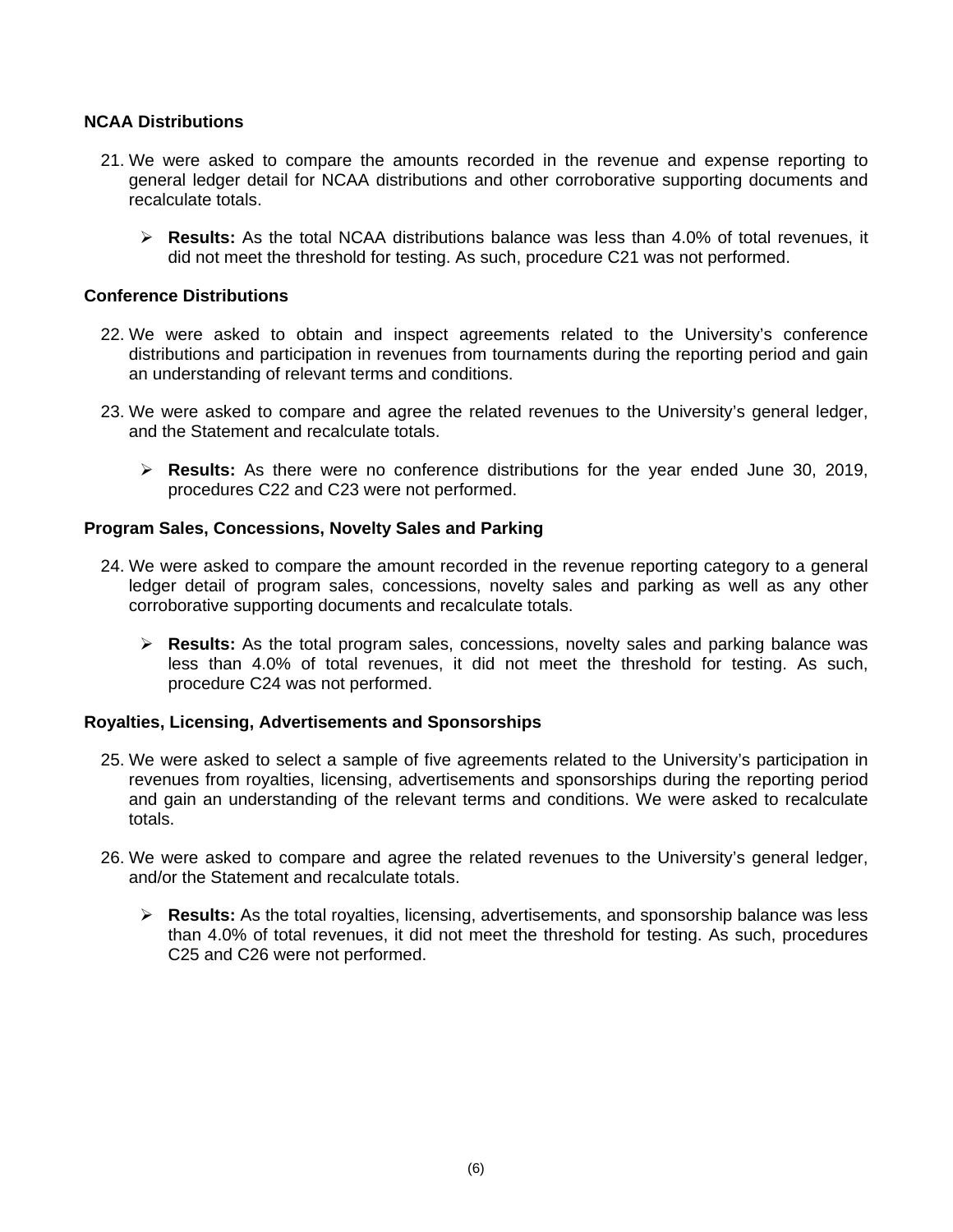## **Sports Camp Revenues**

- 27. We selected a sample of three sports camps and inspected sports camp contracts between the University and person(s) conducting University sports-camps or clinics during the reporting period and obtained an understanding of the University's methodology for recording revenues from sports camps.
- 28. We obtained schedules of camp participants.
- 29. We selected a sample of five individual camp participant cash receipts from the schedule of sports camp participants and agreed each selection to the University's general ledger, and/or the Statement. We recalculated totals.
	- **Results:** We sampled contracts from a general youth sports camp, a women's soccer camp, and a men's soccer camp. We noted no exceptions to the procedures listed above.

#### **Athletics Restricted Endowment and Investment Income**

- 30. We obtained and inspected a sample of five athletic related endowment agreements to gain an understanding of the relevant terms and conditions.
- 31. We compared and agreed the classification and use of endowment and investment income reported in the Statement during the reporting period to the uses of income defined within the related endowment agreement and recalculated totals.
	- **Results:** We noted no exceptions to the procedures C30 and C31 listed above.

## **Other**

- 32. We were asked to perform minimum agreed-upon procedures referenced above for all revenue categories and recalculated totals.
	- **Results:** As the total other revenue balance was less than 4.0% of total revenues, it did not meet the threshold for testing. As such, procedure C32 was not performed.

#### **Bowl Revenues**

- 33. We were asked to obtain and inspect a sample of five agreements related to the University's revenues from post-season bowl participation during the reporting period and gain an understanding of relevant terms and conditions.
- 34. We were asked to compare and agree the related revenues to the University's general ledger and/or the Statement and recalculate totals.
	- **Results:** As there were no bowl revenues for the year ended June 30, 2019, procedures C33 and C34 were not performed.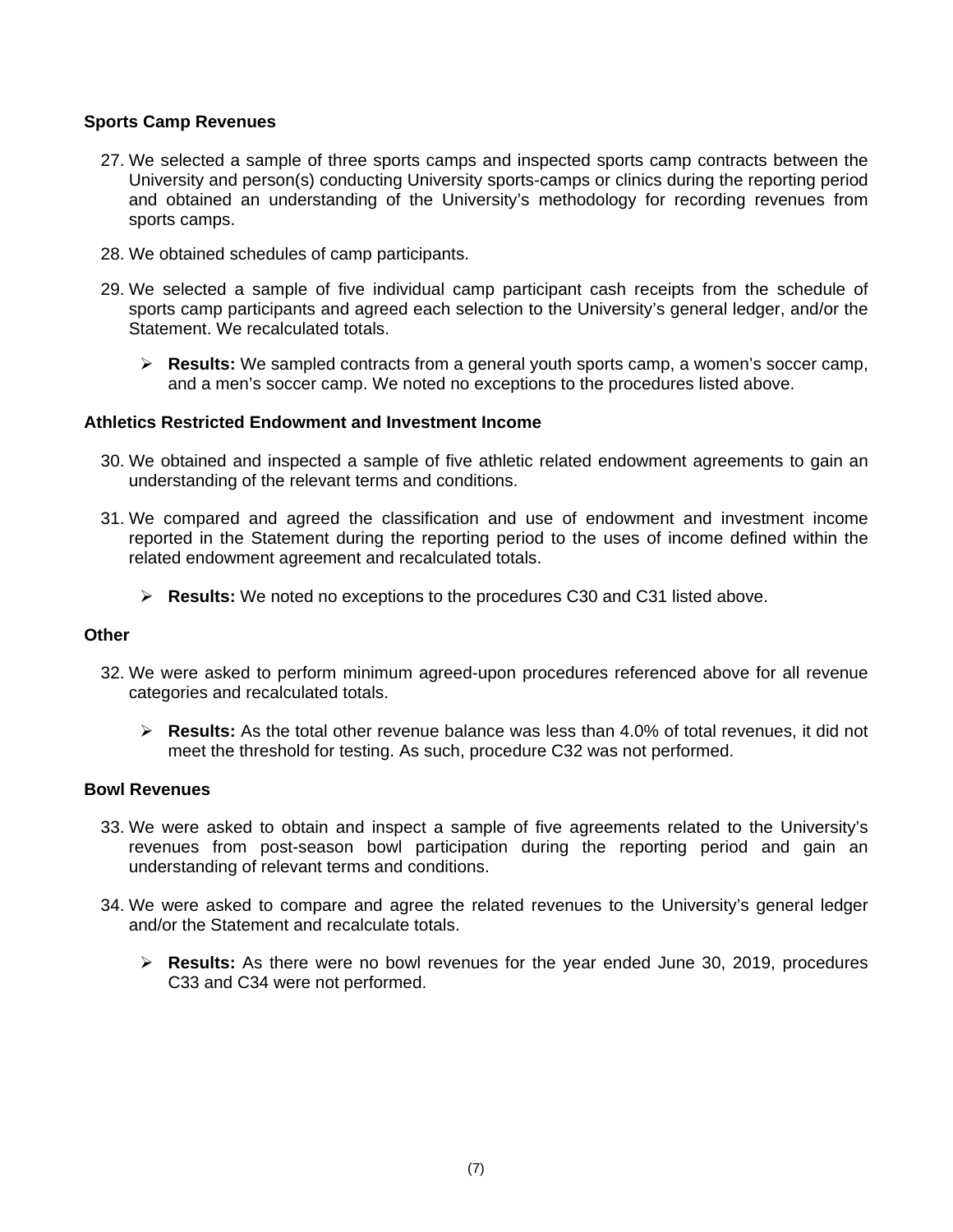## **D. Expenses**

- 1. We compared and agreed each expense category reported in the Statement during the reporting period to supporting schedules provided by the University. If a specific reporting category was less than 4.0% of the total expense category, the below procedures were not applied to that specific category.
- 2. As noted below, we compared and agreed a sample of five expenses obtained from the below operating expense supporting schedules to adequate supporting documentation.
- 3. We compared each major expense account over 10% of the total expenses to prior period amounts and budget estimates. We obtained and documented an understanding of any variances greater than 10%. We reported the analysis as a supplement to the final agreed upon procedures report, as noted below.

## **Results:**

Current Year to Prior Year Line Item Comparison:

*Coaching Salaries, Benefits and Bonuses Paid by the University Expenses:* Coaching Salaries, Benefits and Bonuses Paid by the University expenses increased by \$287,113 (11.76%) due to increased salaries and related fringe benefits along with cost of living and market adjustments.

*Support Staff/Administrative Salaries, Benefits and Bonuses Paid by the University Expenses:* Support Staff/Administrative Salaries, Benefits and Bonuses Paid by the University expenses increased by \$171,197 (13.18%) due to increased salaries and related fringe benefits along with cost of living and market adjustments.

We were unable to perform analytics between budgeted and actual expenses by line item because the Athletics Department did not maintain budgets for the Statement line items. We noted no other exceptions to the procedures listed above.

## **Student Aid**

- 4. We selected a sample of 39 students (no less than 10% of the total student athletes for Universities who have used NCAA's Compliance Assistant (CA) software to prepare athletic aid detail, with a maximum sample size of 40, and no less than 20% of total student athletes for Universities who have not, with a maximum sample size of 60) from the listing of University student aid recipients during the reporting period. Data should be captured by the University through the creation of a squad list for each sponsored sport.
- 5. We obtained individual student-account detail for each selection and compared total aid in the University's student system to the student's detail in CA or the University report that tied directly to the NCAA Membership Financial Reporting System.
- 6. We were asked to perform a check of each student selected to ensure their information was reported accurately in either the NCAA's Compliance Assistant software or entered directly into the NCAA Membership Financial Reporting System using the following criteria:
	- a. The equivalency value for each student-athlete in all sports, including head-count sports, needs to be converted to a full-time equivalency value. The full-time equivalency value is calculated using the athletic grant amount reported on the Calculation of Revenue Distribution Equivalencies Report (CDRE) from CA as the numerator and the full grant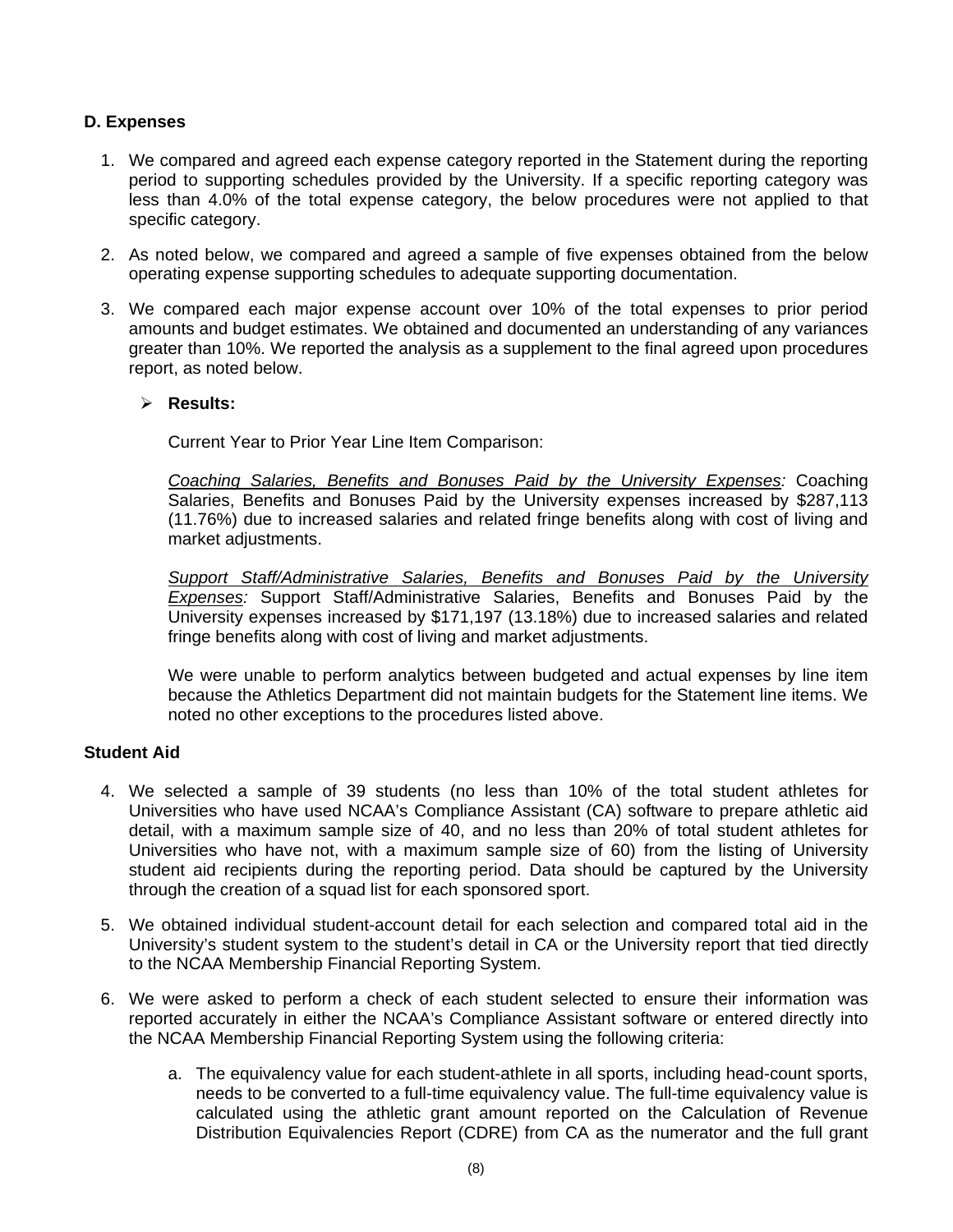amount which is the total cost for tuition, fees, books, room and board for an academic year as the denominator. If using the NCAA CA software, this equivalency value will be calculated for you on the CRDE report labeled "Revenue Distribution Equivalent Award."

- b. Grants-in-aid is calculated by using the revenue distribution equivalencies by sport and in aggregate. (Athletic grant amount divided by the full grant amount).
- c. Other expenses related to attendance (also known as gap money or cost of attendance) should not be included in grants-in-aid revenue distribution equivalencies. Only tuition, fees, room, board and course-related books are countable for grants-in-aid revenue distribution per Bylaw 20.02.07.
- d. The full grant amount should be entered as full year of tuition, not a semester or quarter.
- e. Student-athletes are to be counted once and should not receive a revenue distribution equivalency greater than 1.00.
- f. Athletics grants are valid for revenue distribution purposes only in sports in which the NCAA conducts championships competition, emerging sports for women and bowl subdivision football.
- g. Grants-in-aid are valid for revenue distribution purposes in NCAA sports that do not meet the minimum contests and participants' requirements of Bylaw 20.9.6.3.
- h. Universities providing grants to student-athletes listed on the CRDE as "Exhausted Eligibility (fifth-year)" or "Medical" receive credit in the grants-in-aid component.
- i. The athletics aid equivalency cannot exceed minimum equivalency limits. However, the total revenue distribution equivalency can exceed maximum equivalency limits due to exhausted eligibility and medical equivalencies (reference Bylaw 15.5.3.1).
- j. If a sport is discontinued and the athletic grant is still being honored by the University, the grant is included in student-athlete aid for revenue distribution purposes.
- k. All equivalency calculations should be rounded to two decimal places.
- l. If a selected student received a Pell Grant, ensure that the value of the grant is not included in the calculation of equivalencies or the total dollar amount of student athletic aid expense for the University.
- m. If a selected student received a Pell Grant, ensure the student's grant was included in the total number and total dollar value of Pell Grants reported for Revenue Distribution purposes in the NCAA Membership Financial Reporting Database.
- **Results:** Procedure six is only applicable for Division I schools. Colorado School of Mines is a Division II school. Therefore these procedures above were not performed.
- 7. We recalculated totals for each sport and overall.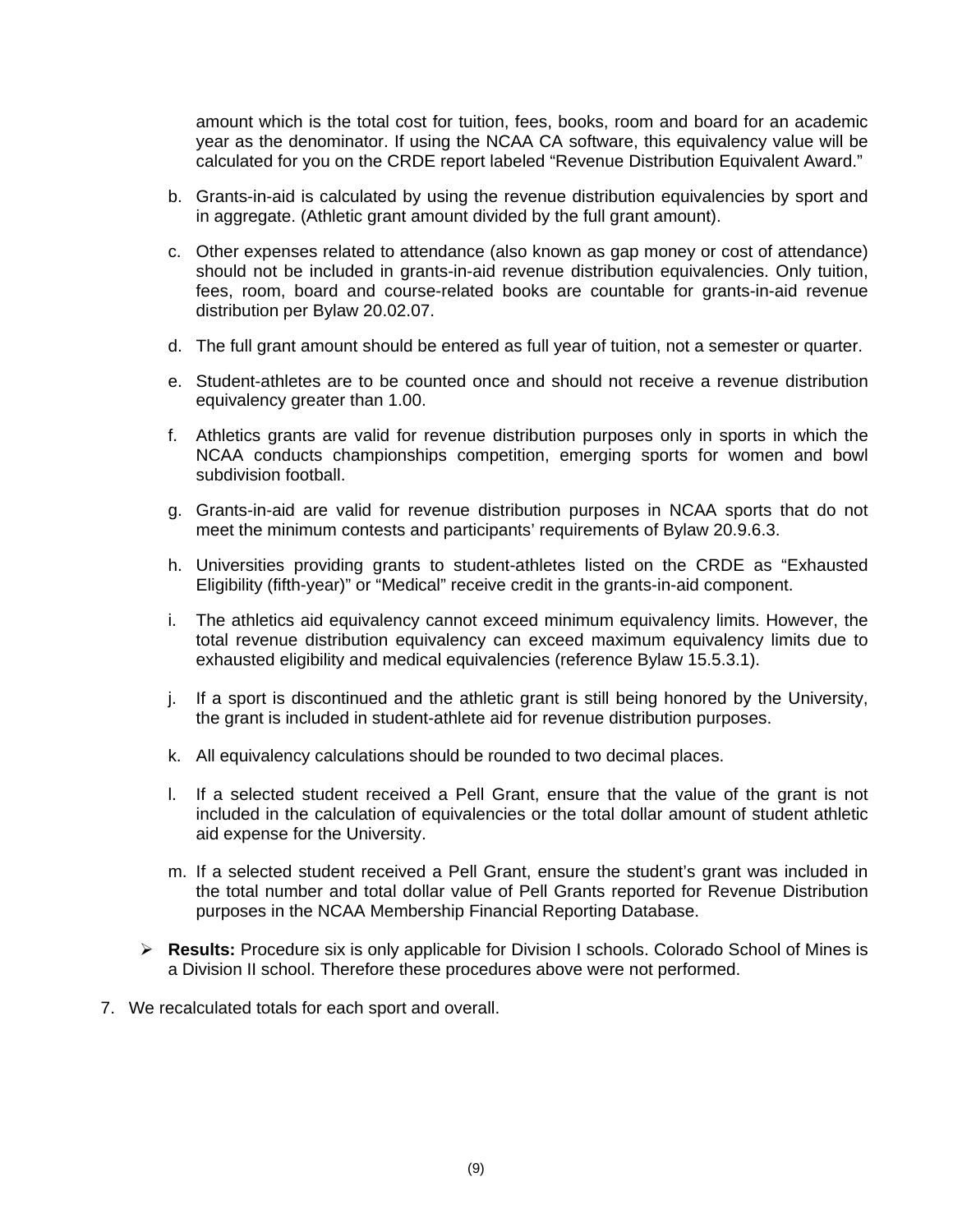- **Results:** Discrepancies noted:
	- o **D4-5:** There was a discrepancy noted for sample Athlete 22. The athletic student financial aid amount entered into the general ledger was \$18,232 and the amount in the CA system was \$20,000. As such, there was a variance of \$1,768.
	- o **D6:** Procedure 6 is only applicable for Division I schools. Colorado School of Mines is a Division II school. Therefore procedure 6 was not performed.
	- o **D7:** There was a discrepancy between the athletic student financial aid amounts reported for all sports in the Statement compared to amounts listed in CA system. Total sports athletic student financial aid per the Statement was \$4,264,862 and balance per CA System was \$4,246,415. As such, there was a variance of \$18,447. The discrepancy is broken out by sport as follows:
		- **Football:** Athletic student financial aid per the Statement was \$1,212,234 compared to \$1,193,009 per the CA System. As such, there was a variance of \$19,225.
		- *Men's Basketball:* Athletic student financial aid per the Statement was \$410,635 compared to \$409,135 per the CA System. As such, there was a variance of \$1,500.
		- *Volleyball:* Athletic student financial aid per the Statement was \$338,606 compared to \$338,884 per the CA System. As such, there was a variance of (\$278).
		- *Other:* Athletic student financial aid per the Statement was \$1,972,159 compared to \$1,974,159 per the CA System. As such, there was a variance of (\$2,000).
	- o The amounts in the CA system were updated to agree to the proper amounts shown in the Statement, with the exception of the Other difference of (\$2,000) noted above.

## **Guarantees**

- 8. We were asked to obtain and inspect a sample of five visiting Universities' away-game settlement reports received by the University during the reporting period and agree related expenses to the University's general ledger and/or the Statement.
- 9. We were asked to obtain and inspect a sample of five contractual agreements pertaining to expenses recorded by the University from guaranteed contests during the reporting period. We were asked to compare and agree related amounts expensed by the University during to the University's general ledger and/or the Statement. We were asked to recalculate totals.
	- **Results:** As the total guarantees balance was less than 4.0% of total expenses, it did not meet the threshold for testing. As such, procedures D8 and D9 were not performed.

#### **Coaching Salaries, Benefits, and Bonuses Paid by the University and Related Entities**

- 10. We obtained and inspected a listing of coaches employed by the University and related entities during the reporting period.
- 11. We selected a sample of five coaches' contracts that must include football, and men's and women's basketball from the above listing.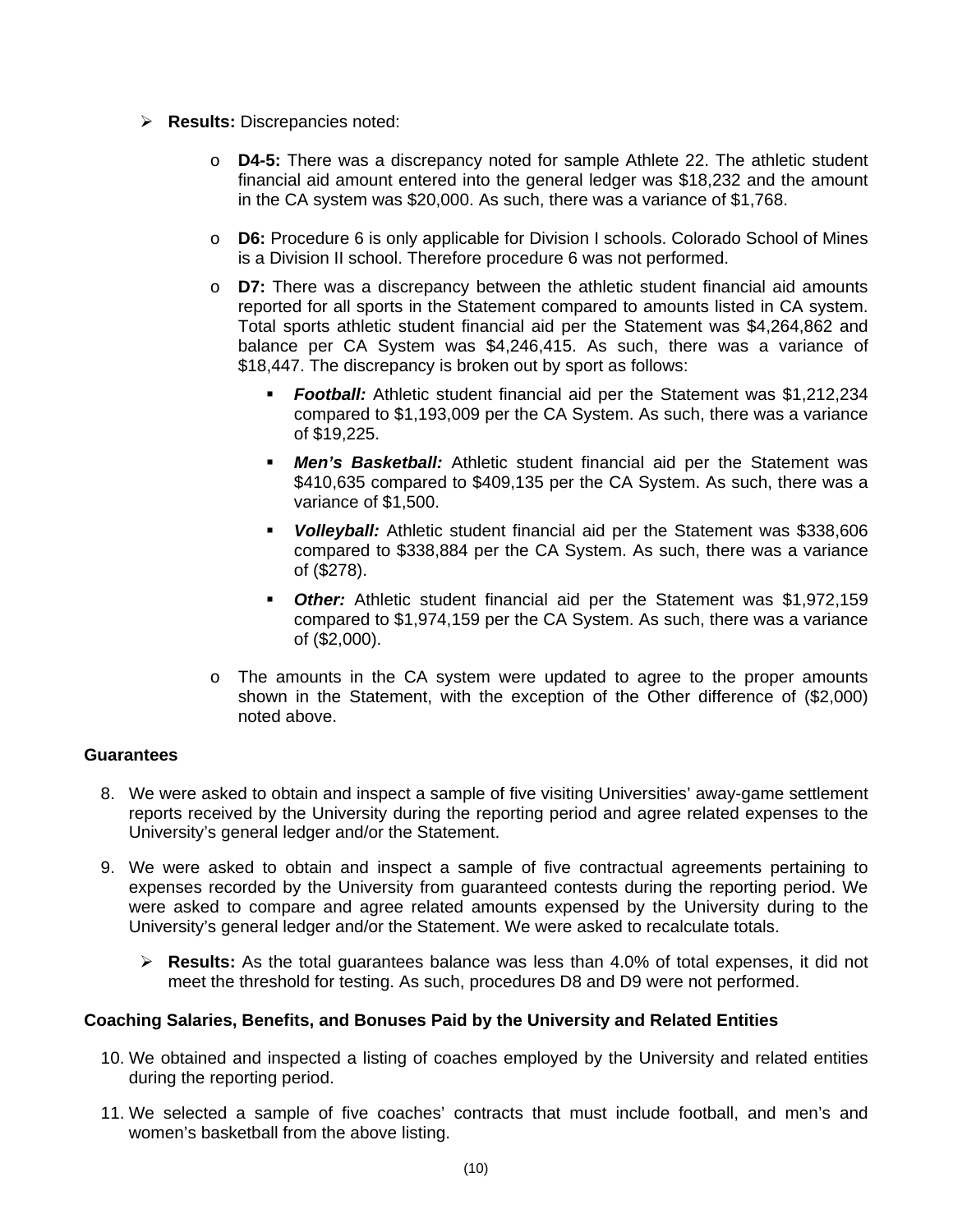- 12. We compared and agreed the financial terms and conditions of each selection to the related coaching salaries, benefits, and bonuses recorded by the University and related entities in the Statement during the reporting period.
- 13. We obtained and inspected payroll summary registers for the reporting year for each selection.
- 14. We compared and agreed payroll summary registers from the reporting period to the related coaching salaries, benefits and bonuses paid by the University and related entities expense recorded by the University in the Statement during the reporting period for each selection.
- 15. We compared and agreed the totals recorded to any employment contracts executed for the sample selected and recalculated totals.
	- **Results:** We noted no exceptions to procedure D10 through D15 listed above.

## **Coaching Other Compensation and Benefits Paid by a Third Party**

- 16. We were asked to obtain and inspect a listing of coaches employed by third parties during the reporting period.
- 17. We were asked to select a sample of five coaches that must include football, men's, and women's basketball from the listing and agree the financial terms and conditions of each selection to the related coaching other compensation and benefits paid by a third party and recorded by the University in the Statement during the reporting period.
- 18. We were asked to obtain and inspect reporting period payroll summary registers for each selection.
- 19. We were asked to compare and agree related payroll summary register to the coaching other compensation and benefits paid by a third party expenses recorded by the University in the Statement during the reporting period for each selection. We were asked to recalculate totals.
	- **Results:** As there were no other compensation and benefits paid by a third party for the year ended June 30, 2019, procedures D16, D17, D18 and D19 were not performed.

## **Support Staff/Administrative Salaries, Benefits and Bonuses Paid by the University and Related Entities**

- 20. We selected a sample of five support staff/administrative personnel employed by the University and related entities during the reporting period.
- 21. We obtained and inspected reporting period summary payroll register for each selection.
- 22. We compared and agreed related summary payroll register to the related support staff/administrative salaries, benefits and bonuses paid by the University and related entities expense recorded by the University in the Statement during the reporting period for each selection. We recalculated totals.
	- **Results:** We noted no exceptions to the procedures listed above.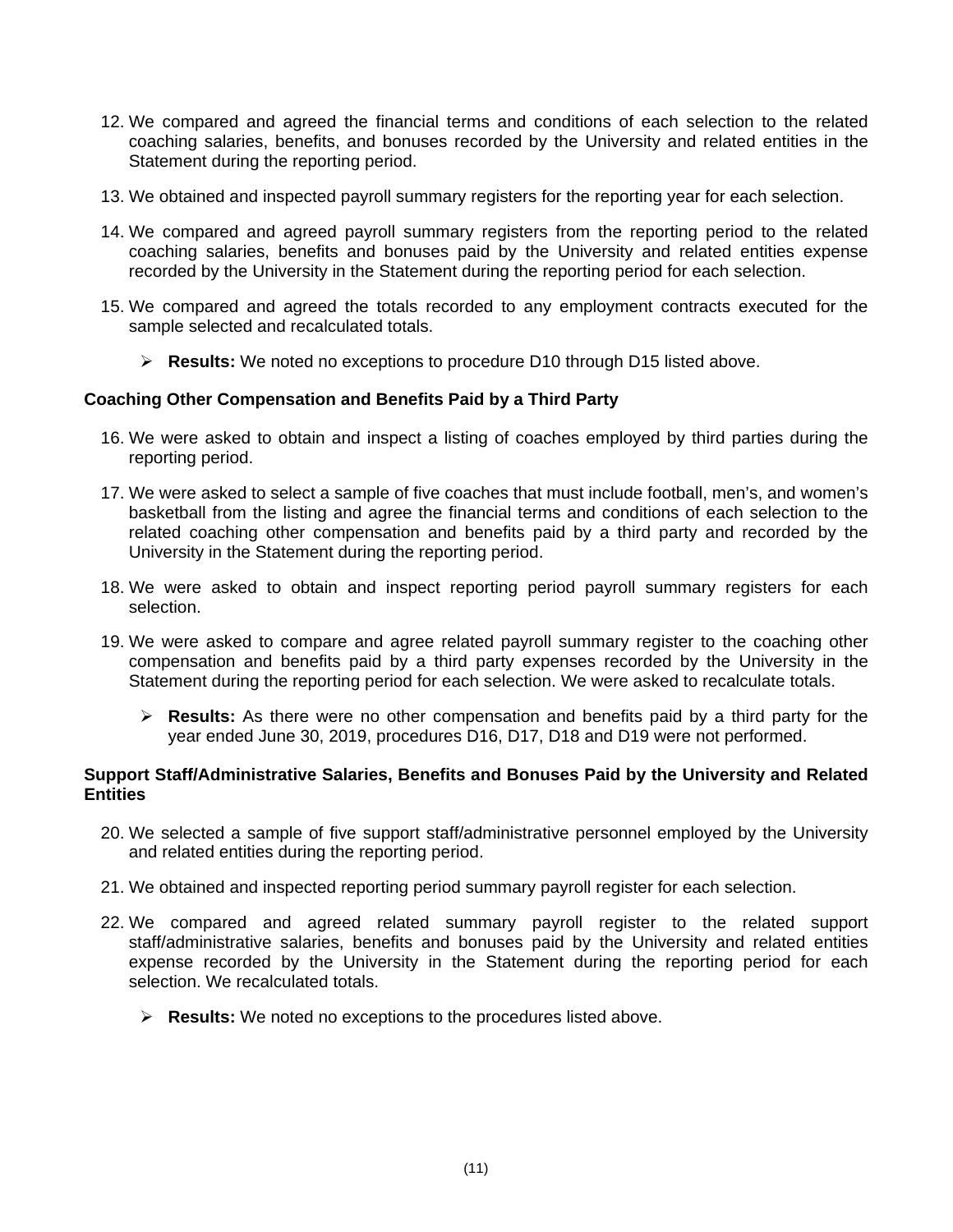## **Support Staff/Administrative Other Compensation and Benefits Paid by a Third-Party**

- 23. We were asked to select a sample of five support staff/administrative personnel employed by the third parties during the reporting period.
- 24. We were asked to obtain and inspect reporting period payroll summary registers for each selection.
- 25. We were asked to compare and agree related payroll summary registers to the related support staff/administrative other compensation and benefits expense recorded by the University in the Statement during the reporting period for each selection. We were asked to recalculate totals.
	- **Results:** As there were no compensation and benefits paid by a third party for the year ended June 30, 2019, procedures D23, D24 and D25 were not performed.

#### **Severance Payments**

- 26. We were asked to select a sample of up to five employees receiving severance payments by the University during the reporting period and agree each severance payment to the related termination letter or employment contract. We were asked to recalculate totals.
	- **Results:** As there were no severance payments party for the year ended June 30, 2019, procedure D26 was not performed.

#### **Recruiting**

- 27. We were asked to obtain and document an understanding of the University's recruiting expense policies.
- 28. We were asked to compare and agree those policies to existing University and NCAA-related policies.
- 29. We were asked to obtain general ledger detail and compare to the total expenses reported.
	- **Results:** As the total recruiting balance was less than 4.0% of total expenses, it did not meet the threshold for testing. As such, procedures D27, D28 and D29 were not performed.

## **Team Travel**

- 30. We obtained and documented an understanding of the University's team travel policies.
- 31. We compared and agreed to existing University and NCAA-related policies.
- 32. We obtained general ledger detail and compared to the total expenses reported. We recalculated totals.
- 33. We selected a sample of five transactions to validate the existence of the transaction and accuracy of recording.
	- **Results:** We noted no exceptions to the procedures listed above. We noted that the University does not have a specific Team Travel policy; however, the University-wide policy applies to the Athletics Department.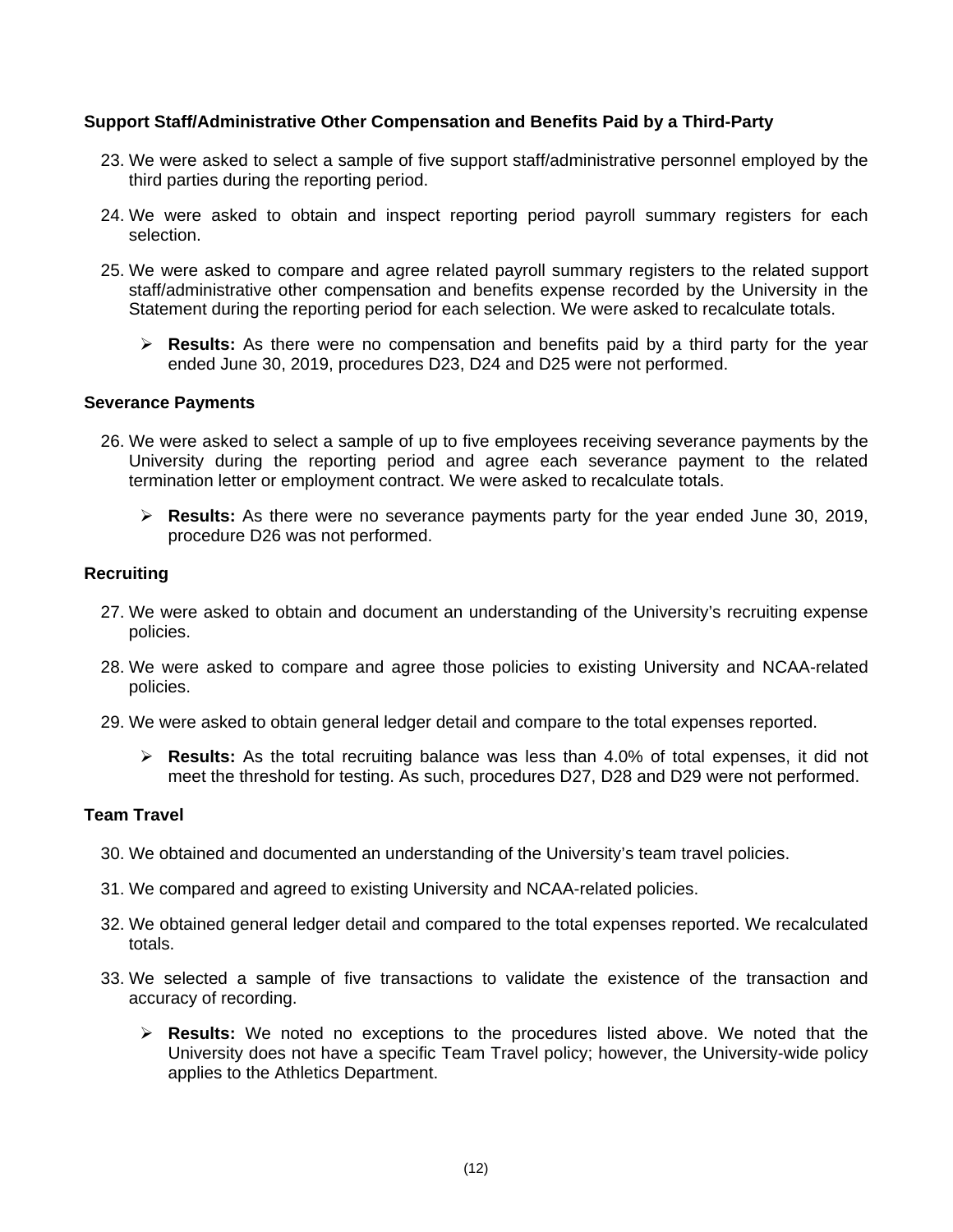## **Equipment, Uniform and Supplies**

- 34. We were asked to obtain general ledger detail and compare to the total expenses reported. We were asked to select a sample of five transactions to validate existence of transaction and accuracy of recording. We were asked to recalculate totals.
	- **Results:** As the total equipment, uniform, and supplies balance was less than 4.0% of total expenses, it did not meet the threshold for testing. As such, procedure D34 was not performed.

#### **Game Expenses**

- 35. We were asked to obtain general ledger detail and compare to the total expenses reported. We were asked to select a sample of five transactions to validate existence of transaction and accuracy of recording. We were asked to recalculate totals.
	- **Results:** As the game expenses balance was less than 4.0% of total expenses, it did not meet the threshold for testing. As such, procedure D35 was not performed.

#### **Fund Raising, Marketing and Promotion**

- 36. We were asked to obtain general ledger detail and compare to the total expenses reported. We were asked to select a sample of five transactions to validate existence of transaction and accuracy of recording. We were asked to recalculate totals.
	- **Results:** As the total fund raising, marketing and promotion balance was less than 4.0% of total expenses, it did not meet the threshold for testing. As such, procedure D36 was not performed.

#### **Sports Camp Expenses**

- 37. We were asked to obtain general ledger detail and compare to the total expenses reported. We were asked to select a sample of five transactions and validated existence of transaction and accuracy of recording. We were asked to recalculate totals.
	- **Results:** As the total sports camps balance was less than 4.0% of total expenses, it did not meet the threshold for testing. As such, procedure D37 was not performed.

## **Spirit Groups**

- 38. We were asked to obtain general ledger detail and compare to the total expenses reported. We were asked to select a sample of five transactions and validated existence of transaction and accuracy of recording. We were asked to recalculate totals.
	- **Results:** As there were no spirit groups for the year ended June 30, 2019, procedure D38 was not performed.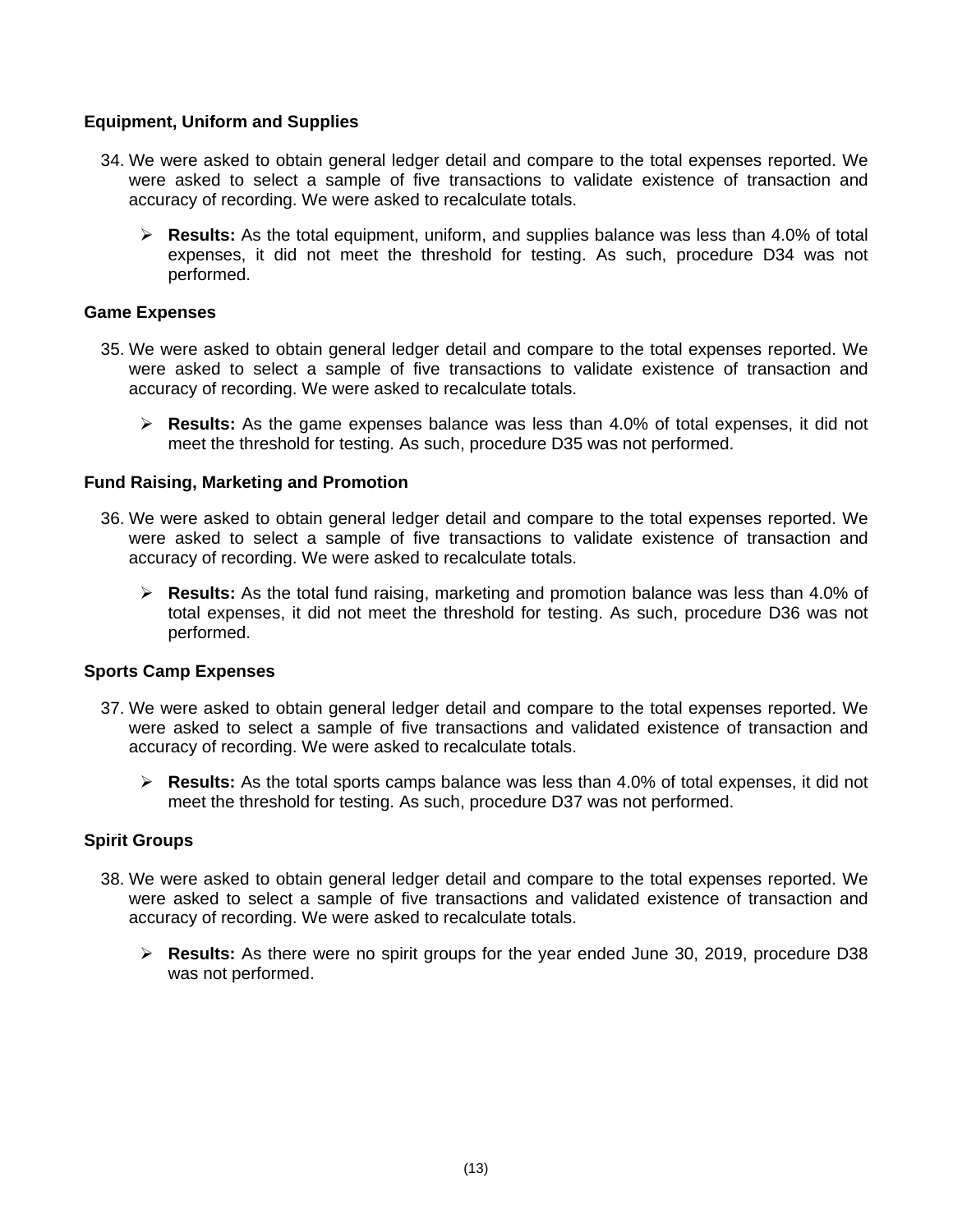## **Athletic Facility Debt Service, Leases and Rental Fees**

- 39. We obtained a listing of debt service schedules, lease payments and rental fees for athletics facilities for the reporting year. We compared a sample of two facility payments including the top two highest facility payments to additional supporting documentation (e.g. debt financing agreements, leases, rental agreements).
- 40. We compared amounts recorded to amounts listed in the general ledger detail for each selection. We recalculated totals.
	- **Results:** We noted no exceptions to the procedures listed above.

## **Direct Overhead and Administrative Expenses**

- 41. We were asked to obtain general ledger detail and compare to the total expenses reported. We were asked to select a sample of five transactions and validated existence of transaction and accuracy of recording. We were asked to recalculated totals.
	- **Results:** A the total direct overhead and administrative balance was less than 4.0% of total expenses, it did not meet the threshold for testing. As such, procedure D41 was not performed.

## **Indirect Institutional (University) Support**

- 42. This procedure is performed in conjunction with testing of Indirect Institutional (University) Support – Revenue.
	- **Results:** As the total indirect institutional (University) support balance was less than 4.0% of total expenses, it did not meet the threshold for testing. As such, procedure D42 was not performed.

#### **Medical Expenses and Medical Insurance**

- 43. We were asked to obtain general ledger detail and compare to the total expenses reported. We were asked to select a sample of five transactions to validate existence of transaction and accuracy of recording. We were asked to recalculate totals.
	- **Results:** As the total medical balance was less than 4.0% of total expenses, it did not meet the threshold for testing. As such, procedure D43 was not performed.

#### **Memberships and Dues**

- 44. We were asked to obtain general ledger detail and compare to the total expenses reported. We were asked to select a sample of five transactions and validated existence of transaction and accuracy of recording. We were asked to recalculate totals.
	- **Results:** As the total membership and dues balance was less than 4.0% of total expenses, it did not meet the threshold for testing. As such, procedure D44 was not performed.

#### **Other Operating Expenses and Transfers to Institution (University)**

45. We were asked to obtain general ledger detail and compare to the total expenses reported. We were asked to select a sample of five transactions to validate existence of transaction and accuracy of recording. We were asked to recalculate totals.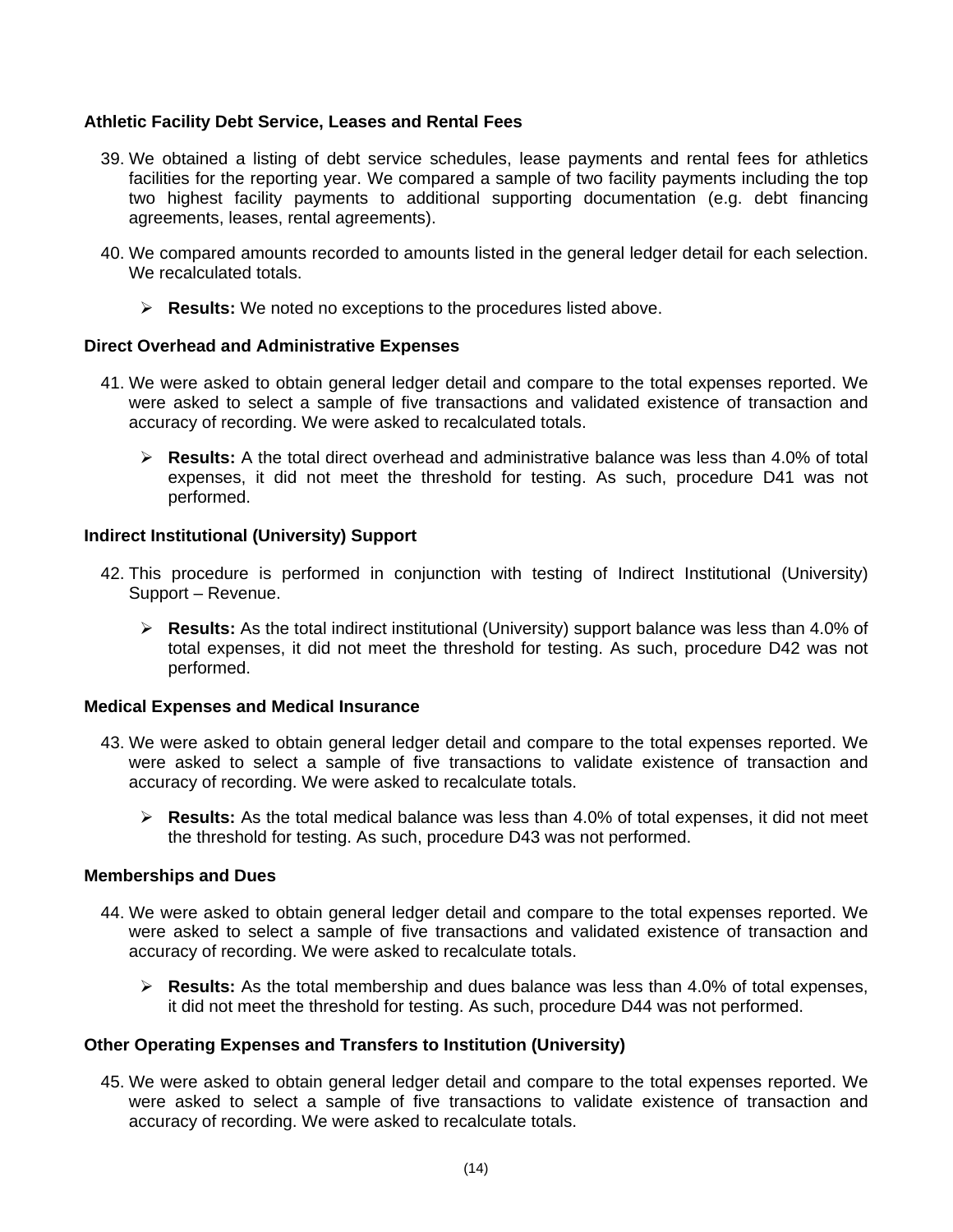**Results:** As the total other operating balance was less than 4.0% of total expenses, it did not meet the threshold for testing. As such, procedure D45 was not performed.

## **Student-Athlete Meals (non-travel)**

- 46. We were asked to obtain general ledger detail and compare to the total expenses reported. We were asked to select a sample of five transactions and validated existence of transaction and accuracy of recording. We were asked to recalculate totals.
	- **Results:** As the total student-athlete meals balance was less than 4.0% of total expenses, it did not meet the threshold for testing. As such, procedure D46 was not performed.

## **Bowl Expenses**

- 47. We were asked to obtain general ledger detail and compare to the total expenses reported. We were asked to select a sample of five transactions and validated existence of transaction and accuracy of recording. We were asked to recalculate totals.
	- **Results:** As there were no bowl expenses for the year ended June 30, 2019, procedure D47 was not performed.

## **E. Minimum Agreed-Upon Procedures Program for Other Reporting Items**

## **Excess Transfers to Institution (University) and Conference Realignment Expenses**

- 1. We were asked to obtain general ledger detail and compare to the total expenses reported. We were asked to select a sample of five transactions and validated existence and accuracy of recording. We were asked to recalculate totals.
	- **Results:** As there were no excess transfers to University and conference realignment expenses for the year ended June 30, 2019, procedure E1 was not performed.

#### **Total Athletics Related Debt**

- 2. We obtained repayment schedules for all outstanding intercollegiate athletics debt during the reporting period. We recalculated annual maturities provided in the schedule obtained.
- 3. We agreed the total annual maturities and total outstanding athletic related to supporting documentation and the University's general ledger.
	- **Results:** We noted no exceptions to the procedures listed above

#### **Total Institutional (University) Debt**

- 4. We agreed total outstanding University debt to supporting documentation and the University's audited financial statements or the institution's general ledger.
	- **Results:** We noted no exceptions to the procedures listed above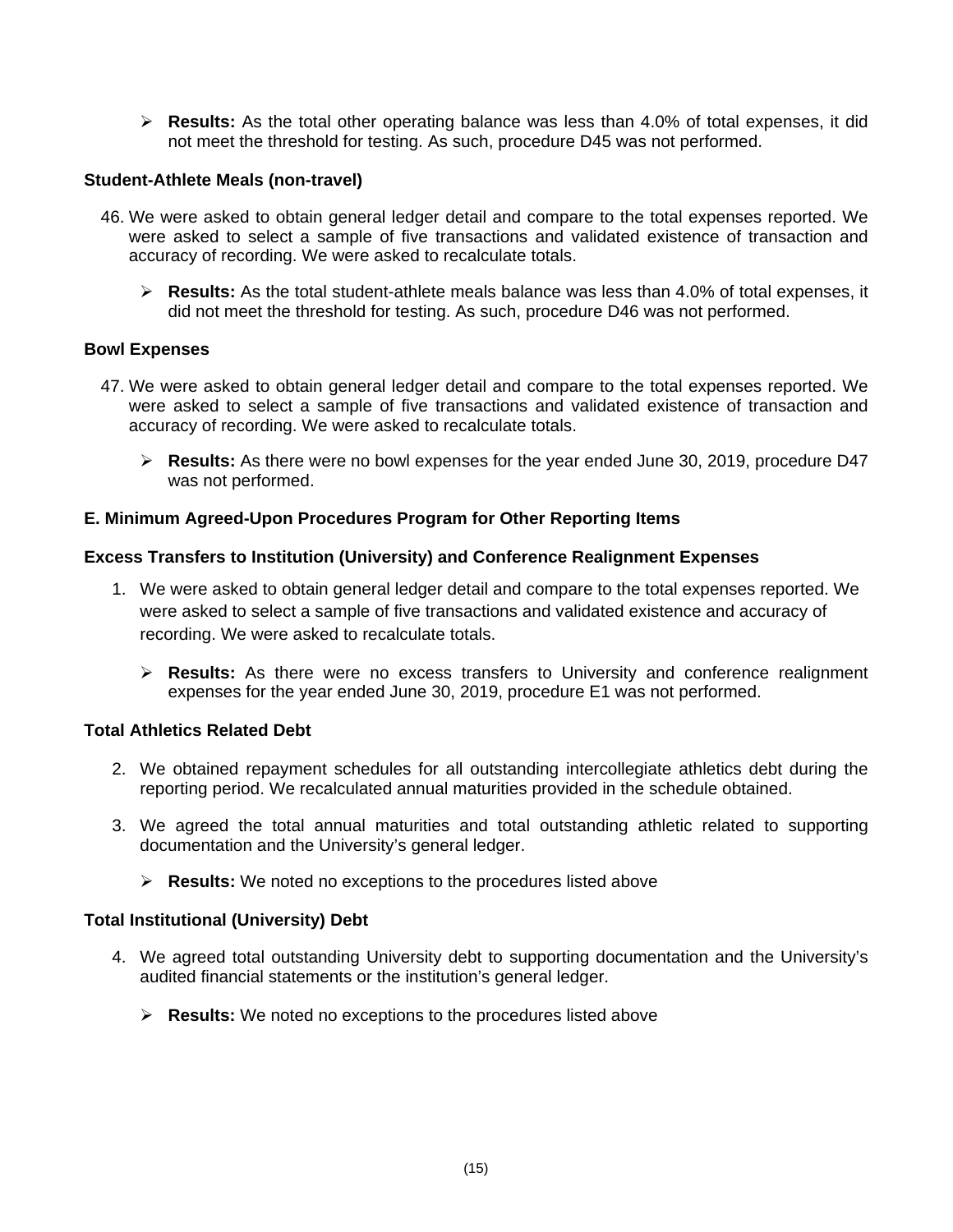## **Value of Athletics Dedicated Endowments**

- 5. We obtained a schedule of all athletics dedicated endowments maintained by athletics, the University, and affiliated organizations. We agreed the fair market value in the schedules to supporting documentation, the general ledger and audited financial statements.
	- **Results:** We noted no exceptions to the procedures listed above

#### **Value of Institutional (University) Endowments**

- 6. We obtained a schedule of the total fair market value of University endowments and agreed to supporting documentation, the general ledger, and/or the audited financial statements.
	- **Results:** We noted no exceptions to the procedures listed above

## **Total Athletics Related Capital Expenditures**

- 7. We obtained a schedule of athletics related capital expenditures made by athletics, the University, and affiliated organizations during the reporting period.
- 8. We obtained general ledger detail and compared to the total expenses reported. We selected a sample of three transactions to validate existence of transaction and accuracy of recording and recalculated totals.
	- **Results:** We noted no exceptions to the procedures listed above

\* \* \* \* \*

We were not engaged to and did not perform an examination, the objective of which would be the expression of an opinion on the statement of revenues and expenses of the Intercollegiate Athletics Department of the University for the year ended June 30, 2019. Accordingly, we do not express any such opinion. Had we performed additional procedures, other matters might have come to our attention that would have been reported to you.

This report is intended solely for the information and use of the specified parties listed above, and is not intended to be and should not be used by anyone other than these specified parties. However, upon release by the Legislative Audit Committee, this report is a public document.

Viifton Larson Allen LLP

**CliftonLarsonAllen LLP** 

Denver, Colorado January 15, 2020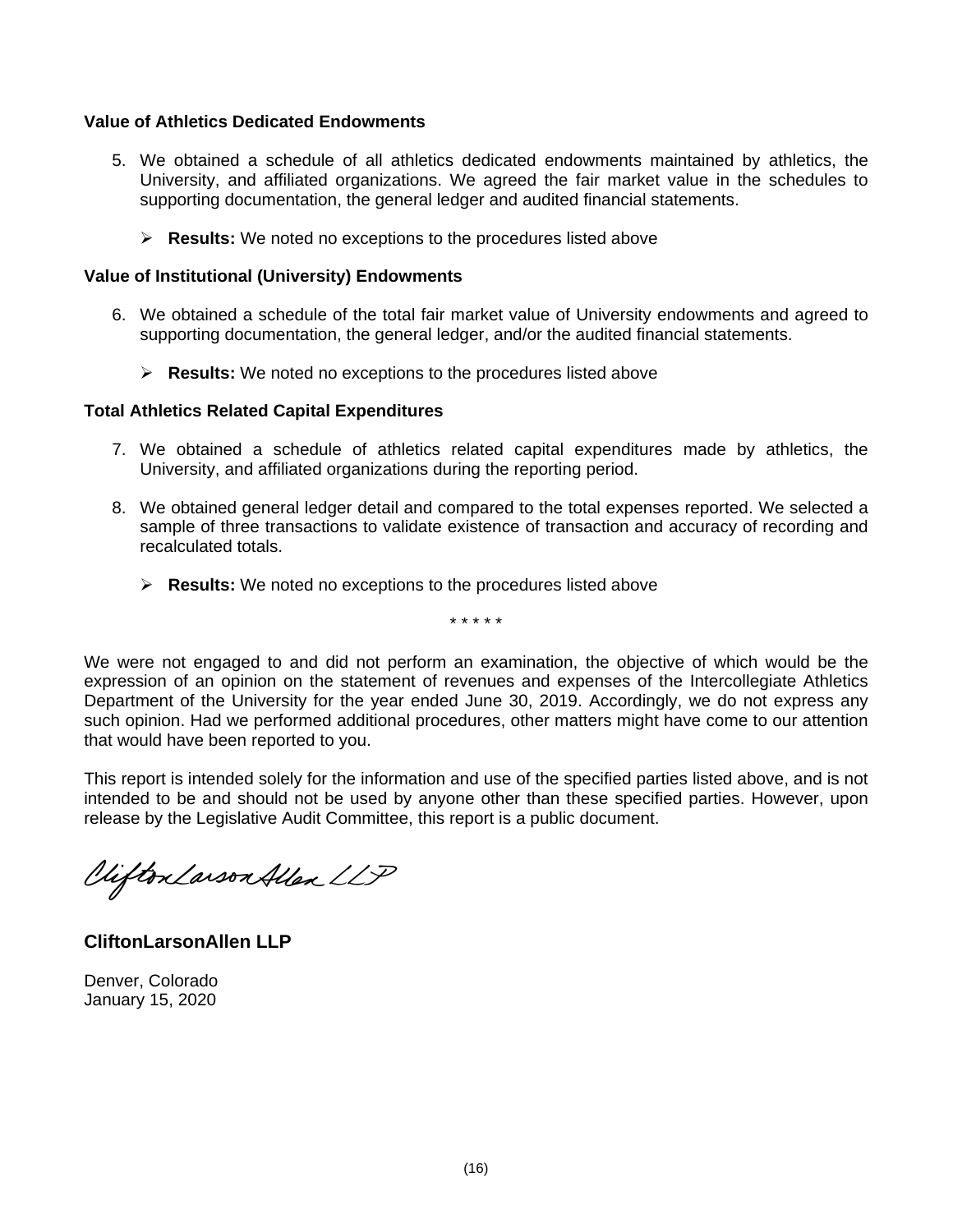## **COLORADO SCHOOL OF MINES Intercollegiate Athletics Department STATEMENT OF REVENUES AND EXPENSES Year Ended June 30, 2019 (Unaudited)**

|                                       |           |                      |                   |            |               | Non-            |               |
|---------------------------------------|-----------|----------------------|-------------------|------------|---------------|-----------------|---------------|
|                                       |           | Men's                | Women's           |            | Other         | Program         |               |
| <b>Operating Revenue</b>              | Football  | <b>Basketball</b>    | <b>Basketball</b> | Volleyball | <b>Sports</b> | <b>Specific</b> | Total         |
| <b>Ticket Sales</b>                   | \$        | \$<br>$\blacksquare$ | \$                | \$         | \$            | -S<br>143,931   | \$<br>143,931 |
| <b>Student Fees</b>                   |           |                      |                   |            |               | 1,003,460       | 1,003,460     |
| Contributions                         | 145,613   | 187,838              | 4,507             | 9,505      | 187,721       | 179,508         | 714,692       |
| Direct Institutional Support          | 588,849   | 253,652              | 147,458           | 180,093    | 1,045,759     | 1,573,820       | 3,789,631     |
| Direct Institutional Support -        |           |                      |                   |            |               |                 |               |
| <b>Financial Aid</b>                  | 1,085,123 | 175,059              | 326,589           | 307,943    | 1,571,928     |                 | 3,466,642     |
| Indirect Institutional Support        |           |                      |                   |            |               | 305,495         | 305,495       |
| Indirect Institutional Support -      |           |                      |                   |            |               |                 |               |
| <b>Athletic Facility Debt Service</b> |           |                      |                   |            |               | 1,598,561       | 1,598,561     |
| <b>NCAA Distributions</b>             |           |                      |                   |            |               | 125,182         | 125,182       |
| Royalties, Licensing, Advertising     |           |                      |                   |            |               |                 |               |
| and Sponsorships                      |           |                      |                   |            |               | 78,892          | 78,892        |
| Sports Camp Revenues                  | 34,814    | 186,057              | 32,598            | 68,683     | 267,576       | 223,571         | 813,299       |
| <b>Athletics Restricted Endowment</b> |           |                      |                   |            |               |                 |               |
| and Investments Income                | 91,816    | 61,738               | 3,724             | 30,178     | 346.776       | 16,936          | 551,168       |
| Guarantees                            |           | 5,000                |                   |            | 5,370         |                 | 10,370        |
| Programs and Concessions Sales        |           |                      |                   |            |               | 15,040          | 15,040        |
| <b>Other Operating Revenues</b>       |           |                      | 64                |            | 6,862         | 94,263          | 101,189       |
| <b>Subtotal Operating Revenue:</b>    | 1,946,215 | 869,344              | 514,940           | 596,402    | 3,431,992     | 5,358,659       | 12,717,552    |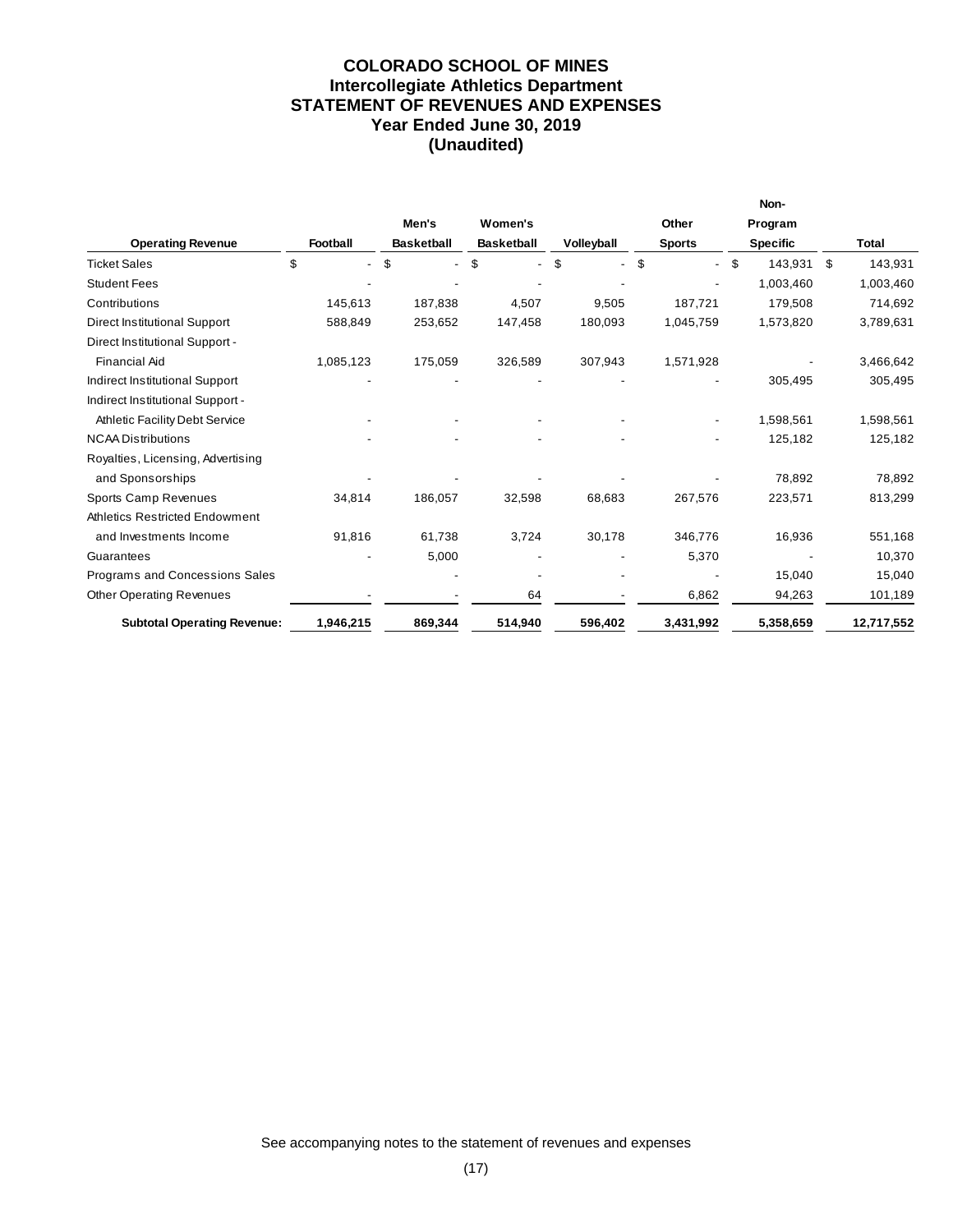## **COLORADO SCHOOL OF MINES Intercollegiate Athletics Department STATEMENT OF REVENUES AND EXPENSES (continued) Year Ended June 30, 2019 (Unaudited)**

|                                                                |                 |                   |                   |                |                    | Non-            |                 |
|----------------------------------------------------------------|-----------------|-------------------|-------------------|----------------|--------------------|-----------------|-----------------|
|                                                                |                 | Men's             | Women's           |                | Other              | Program         |                 |
| <b>Operating Expenses</b>                                      | Football        | <b>Basketball</b> | <b>Basketball</b> | Volleyball     | <b>Sports</b>      | <b>Specific</b> | <b>Total</b>    |
| Athletic Student Aid                                           | \$<br>1,212,234 | \$<br>410,635     | \$<br>331,228     | \$<br>338,606  | 1,972,159<br>-\$   | Ŝ.              | \$<br>4,264,862 |
| Guarantees                                                     |                 | 3,000             | 1,000             |                |                    |                 | 4,000           |
| Coaching Salaries, Benefits and                                |                 |                   |                   |                |                    |                 |                 |
| Bonuses Paid by the University                                 | 651,576         | 391,512           | 148,541           | 193,393        | 1,343,384          |                 | 2,728,406       |
| Support Staff/Administrative<br>Salaries, Benefits and Bonuses |                 |                   |                   |                |                    |                 |                 |
| Paid by the University                                         |                 |                   |                   | 813            |                    | 1,469,249       | 1,470,062       |
| Recruiting                                                     | 68,590          | 12.193            | 7,996             | 11.506         | 29,518             | 605             | 130,408         |
| <b>Team Travel</b>                                             | 104,385         | 39,738            | 33,735            | 23,817         | 458,905            | 188,146         | 848,726         |
| Equipment, Uniforms and Supplies                               | 92,440          | 12,223            | 18,402            | 7,277          | 160,315            | 66,642          | 357,299         |
| <b>Game Expenses</b>                                           | 83,191          | 12,390            |                   | 7,830          | 75,414             | 51,022          | 229,847         |
| Fundraising, Marketing                                         |                 |                   |                   |                |                    |                 |                 |
| and Promotion                                                  | 8,314           | 1,000             | 1,002             | 3,779          | 38,017             | 50,720          | 102,832         |
| Sports Camps Expenses                                          | 7,386           | 55,564            | 12,358            | 66,194         | 65,978             | 51,987          | 259,467         |
| Indirect Institutional Support -                               |                 |                   |                   |                |                    |                 |                 |
| <b>Athletic Facility Debt Service</b>                          |                 |                   |                   |                |                    | 1,598,561       | 1,598,561       |
| Direct Overhead and Administrative                             |                 |                   |                   |                |                    |                 |                 |
| Expenses                                                       |                 |                   |                   |                |                    | 19,961          | 19,961          |
| Indirect Institutional Support                                 |                 |                   |                   |                |                    | 305,495         | 305,495         |
| Medical Expenses and Insurance                                 |                 |                   |                   |                |                    | 51,569          | 51,569          |
| Memberships and Dues                                           | 490             | 305               | 250               | 160            | 3,710              | 92,358          | 97,273          |
| Student-Athlete Meals (Non-travel)                             | 10,985          | 3,287             |                   | 5,880          | 18,070             |                 | 38,222          |
| <b>Other Operating Expenses</b>                                | 9,084           | 10,768            | 9,801             | 22,429         | 97,409             | 265,218         | 414,709         |
| <b>Subtotal Operating Expenses:</b>                            | 2,248,675       | 952,615           | 564,313           | 681,684        | 4,262,879          | 4,211,533       | 12,921,699      |
|                                                                | (302, 460)      | (83, 271)<br>-\$  | (49, 373)<br>S    | (85,282)<br>\$ | (830, 887)<br>- \$ | 1,147,126<br>S  | (204, 147)      |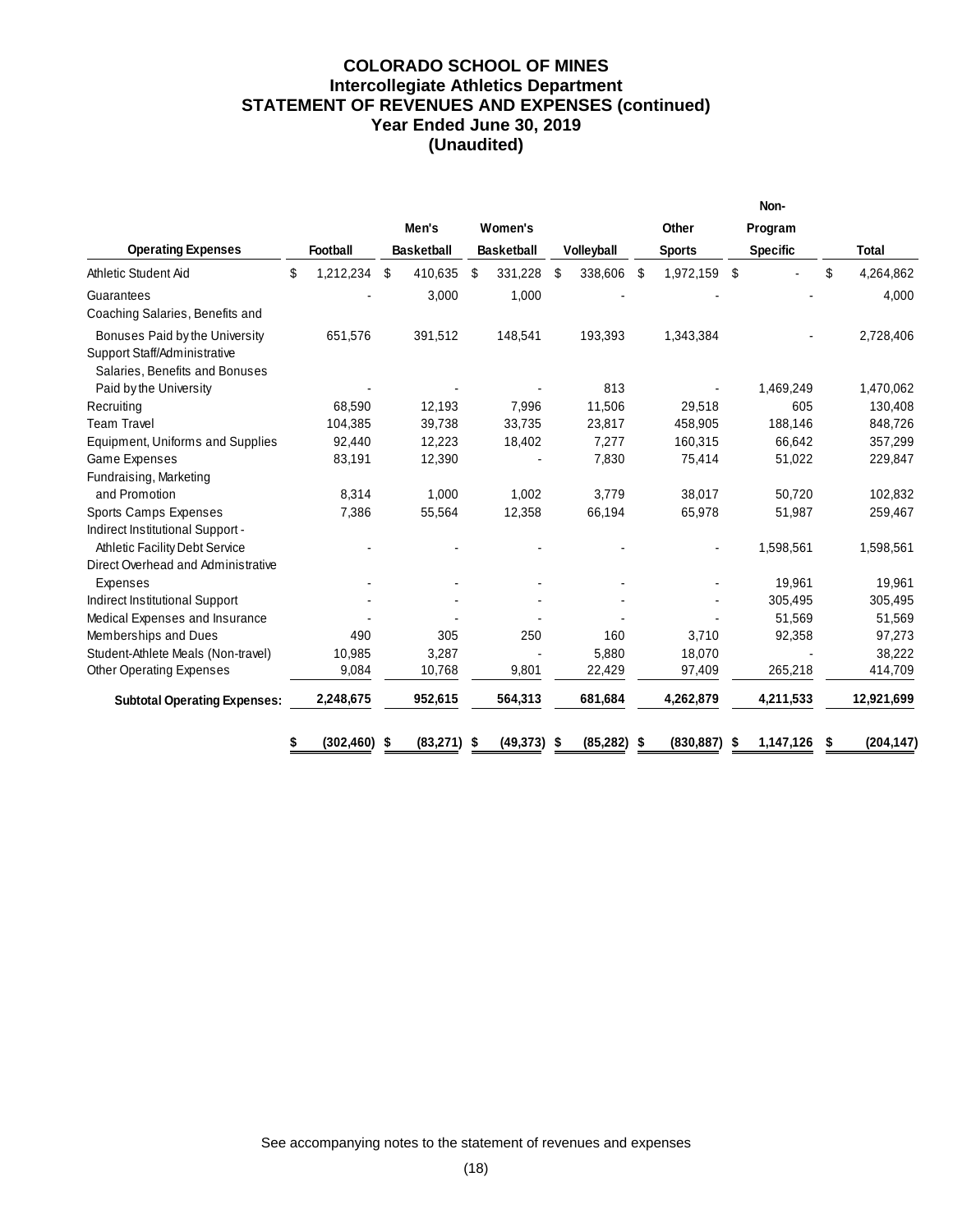#### **Note 1: Basis of Presentation**

The accompanying statement of revenues and expenses presents the results of financial activity of the Intercollegiate Athletics Department of the Colorado School of Mines (Mines Athletics) and are not intended to present the operations of the University as a whole.

The accompanying statement of revenues and expenses has been prepared on the accrual basis of accounting. Under the accrual basis of accounting, revenues are recognized when earned, and expenses are recognized when an obligation is incurred.

For reporting purposes, the primary sports in which the Mines Athletics Department participates are reported separately. All other sports have been combined and are reported within the category Other Sports. The administrative functions of Mines Athletics, which supports all sports, have been combined and reported within the category Non-Program Specific.

## **Note 2: Summary of Significant Accounting Policies**

#### **Revenues**

Revenues from operations, if allocated, have been allocated based on management's estimate of which sport generated that income. Gifts have been allocated as directed by the donor. Financial aid support has been allocated based on the actual payments made in support of each activity.

Revenues received during a given fiscal year but not expended are carried forward for use by the Mines Athletic Department in future fiscal years.

#### **Capital Assets**

Capital assets are stated at cost at the date of acquisition or acquisition value at the date of donation. For equipment, the capitalization policy includes all items with a value of \$5,000 or more, and an estimated useful life of greater than one year. Renovations to buildings and other improvements that significantly increase the value of and extend the useful life of the structure are capitalized. Routine repairs and maintenance are charged to operating expenses.

Mines Athletics follows University procurement rules for acquiring and approving intercollegiate athletics-related assets and follows the University's policies and procedures for disposing of intercollegiate athletics-related assets.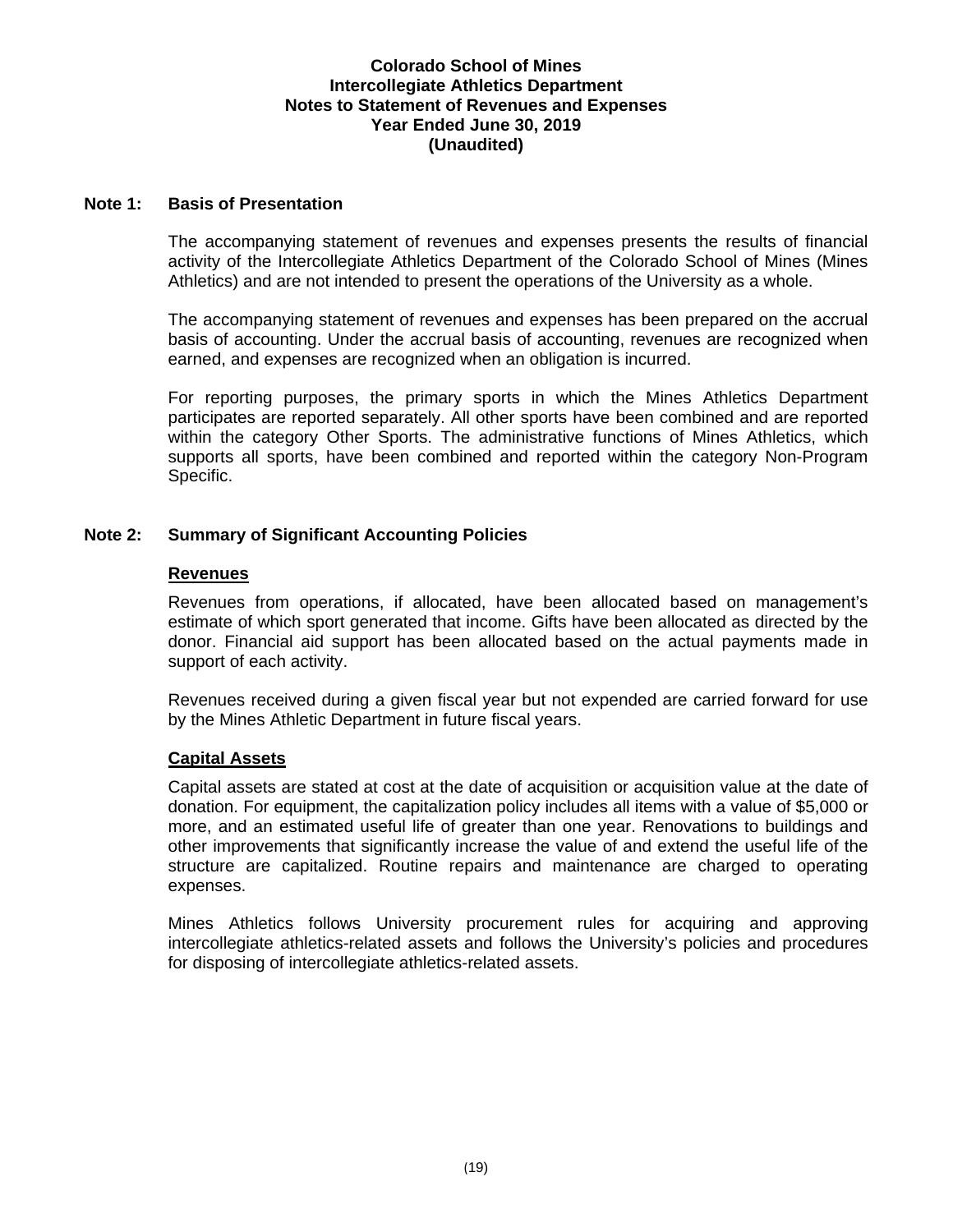## **Note 2: Summary of Significant Accounting Policies – Continued**

Depreciation is computed using the straight-line method and six-month convention over the estimated useful lives of the assets as displayed in the following table.

| <b>Asset Class</b>                                    | Years           |
|-------------------------------------------------------|-----------------|
| <b>Building and Improvements</b><br>Land Improvements | $20 - 40$<br>20 |
| Equipment                                             | $3 - 10$        |

## **Note 3: Concentration of Donor Sources**

The Colorado School of Mines Foundation (Foundation) was the single largest donor source to Mines Athletics with cash contributions of \$660,095 for a total of 93% of total contributions for the year ended June 30, 2019. The cash contributions received from the Foundation represent gifts from various donors made for the benefit of Mines Athletics. The available cash held by the Foundation for the benefit of Mines Athletics is \$1,547,690 as of June 30, 2019.

#### **Note 4: Capital Assets**

The following table presents changes in Mines Athletics' capital assets and accumulated depreciation for the year ended June 30, 2019.

|                                       |    | <b>Balance</b> |                  |                  |                  | <b>Balance</b> |
|---------------------------------------|----|----------------|------------------|------------------|------------------|----------------|
| Category                              |    | June 30, 2018  | <b>Additions</b> | <b>Deletions</b> | <b>Transfers</b> | June 30, 2019  |
| Land Improvements                     | \$ | 7,213,726      | 43,213           |                  |                  | 7,256,939      |
| Buildings and Improvements            |    | 60, 152, 556   |                  |                  |                  | 60,152,556     |
| Equipment                             |    | 671,873        |                  |                  |                  | 671,873        |
| <b>Total Capital Assets</b>           |    | 68,038,155     | 43,213           |                  |                  | 68,081,368     |
| Less Accumulated Depreciation         |    |                |                  |                  |                  |                |
| Land Improvements                     |    | 2,657,571      | 360,686          |                  |                  | 3,018,257      |
| Buildings and Improvements            |    | 14,680,274     | 1,534,435        |                  |                  | 16,214,709     |
| Equipment                             |    | 462,212        | 34,295           |                  |                  | 496,507        |
| <b>Total Accumulated Depreciation</b> |    | 17,800,057     | 1,929,416        |                  |                  | 19,729,473     |
| <b>Total Net Capital Assets</b>       | \$ | 50,238,098     | (1,886,203)      |                  |                  | 48,351,895     |

The University's total athletic related capital expenditures was \$43,213 for the year ended June 30, 2019.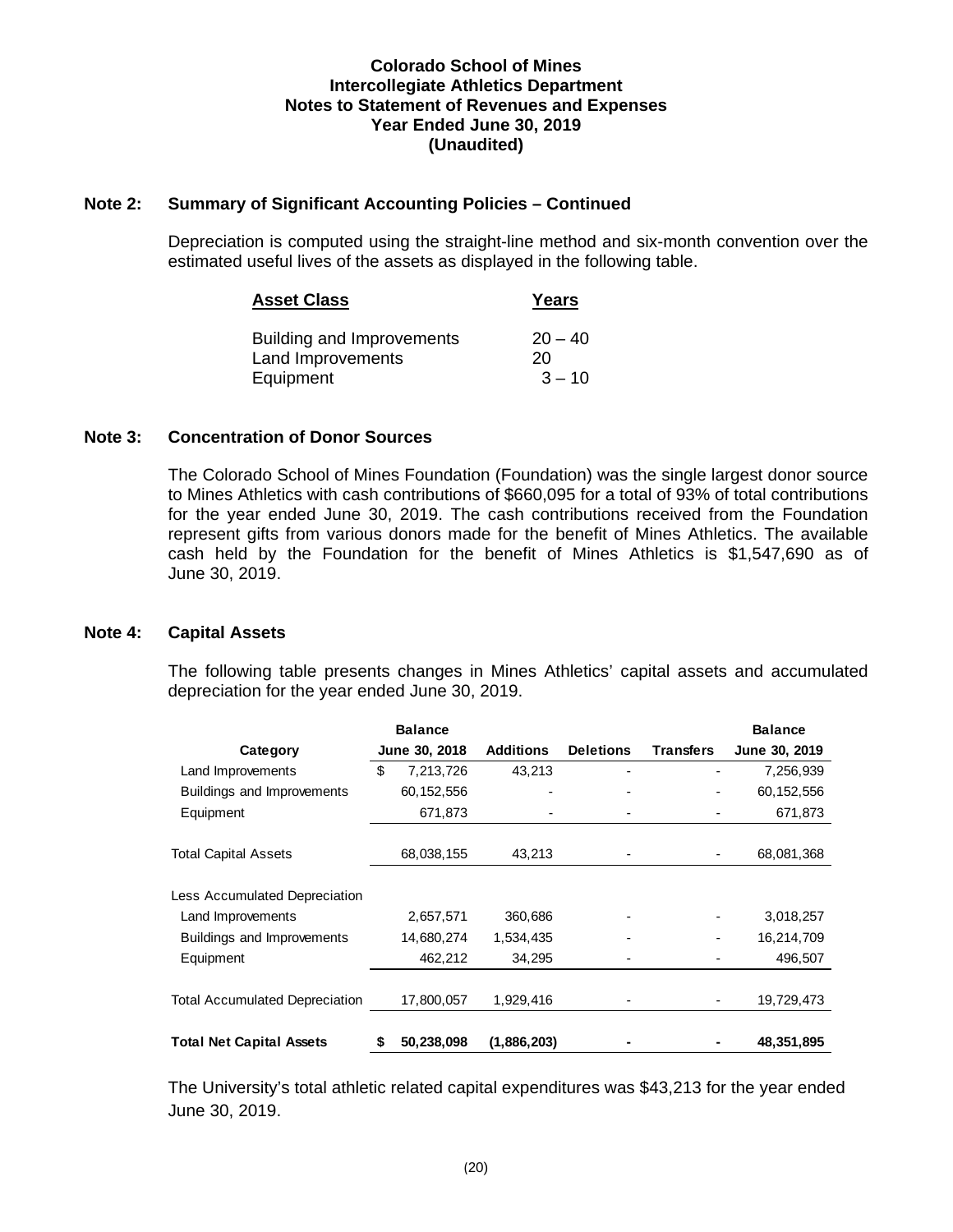## **Note 5: Bonds and Lease Payable**

The following tables present a general description of each revenue bond related to Mines Athletics, including its original issuance amount, changes during the year ended June 30, 2019, and the amount outstanding as of June 30, 2019.

|                                                                                                                                                                                                                                                                                                              | <b>Balance</b>   |                  |                             | <b>Balance</b>                | <b>Current</b> |
|--------------------------------------------------------------------------------------------------------------------------------------------------------------------------------------------------------------------------------------------------------------------------------------------------------------|------------------|------------------|-----------------------------|-------------------------------|----------------|
| <b>Type</b>                                                                                                                                                                                                                                                                                                  | June 30, 2018    | <b>Additions</b> | <b>Deductions</b>           | June 30, 2019                 | <b>Portion</b> |
| Total Bonds Payable -                                                                                                                                                                                                                                                                                        |                  |                  |                             |                               |                |
| <b>Athletics Department</b>                                                                                                                                                                                                                                                                                  | \$<br>13,003,750 |                  | 1,180,500                   | 11,823,250                    | 1,183,250      |
| Total Bonds Payable -                                                                                                                                                                                                                                                                                        |                  |                  |                             |                               |                |
| University                                                                                                                                                                                                                                                                                                   | \$<br>46,930,000 |                  | 1,730,000                   | 45,200,000                    | 1,765,000      |
| <b>Athletics Department</b>                                                                                                                                                                                                                                                                                  |                  |                  |                             |                               |                |
| Percentage                                                                                                                                                                                                                                                                                                   | 28%              | 0%               | 68%                         | 26%                           | 67%            |
|                                                                                                                                                                                                                                                                                                              |                  |                  | Original<br><b>Issuance</b> | Outstanding<br><b>Balance</b> |                |
| <b>Issuance Description</b>                                                                                                                                                                                                                                                                                  |                  |                  | <b>Amount</b>               | 2019                          |                |
| Subordinate Institutional Enterprise Revenue                                                                                                                                                                                                                                                                 |                  |                  |                             |                               |                |
| Bonds Series 2012A*                                                                                                                                                                                                                                                                                          |                  |                  |                             |                               |                |
| Used to fund construction of new athletic facility                                                                                                                                                                                                                                                           |                  |                  | \$                          | 13,000,000<br>7,360,000       |                |
| Institutional Enterprise Revenue Bonds Series 2012B **<br>Used to fund construction of new residence hall and<br>dining facility, renovate the Student Center, provide<br>bridge funding for construction for a new welcome<br>center, and refund all of the Series 2002 and<br>a portion of the Series 2004 |                  |                  |                             | 47,345,000                    | 356,400        |
| Variable Rate Demand Refunding Series 2018A ***                                                                                                                                                                                                                                                              |                  |                  |                             |                               |                |
| Used to current refund the Refunding Series 2010A                                                                                                                                                                                                                                                            |                  |                  |                             | 37,885,000                    | 4,106,850      |
| * 100 percent of the Series 2012A Bonds are related to Athletics                                                                                                                                                                                                                                             |                  |                  |                             |                               |                |
| Approximately 2 percent of the Series 2012B Bonds are related to Athletics<br>**<br>*** Approximately 11 percent of the Series 2018A Bonds are related to                                                                                                                                                    |                  |                  |                             |                               |                |
| Athletics (Direct Refund of the 2010A)                                                                                                                                                                                                                                                                       |                  |                  |                             |                               |                |